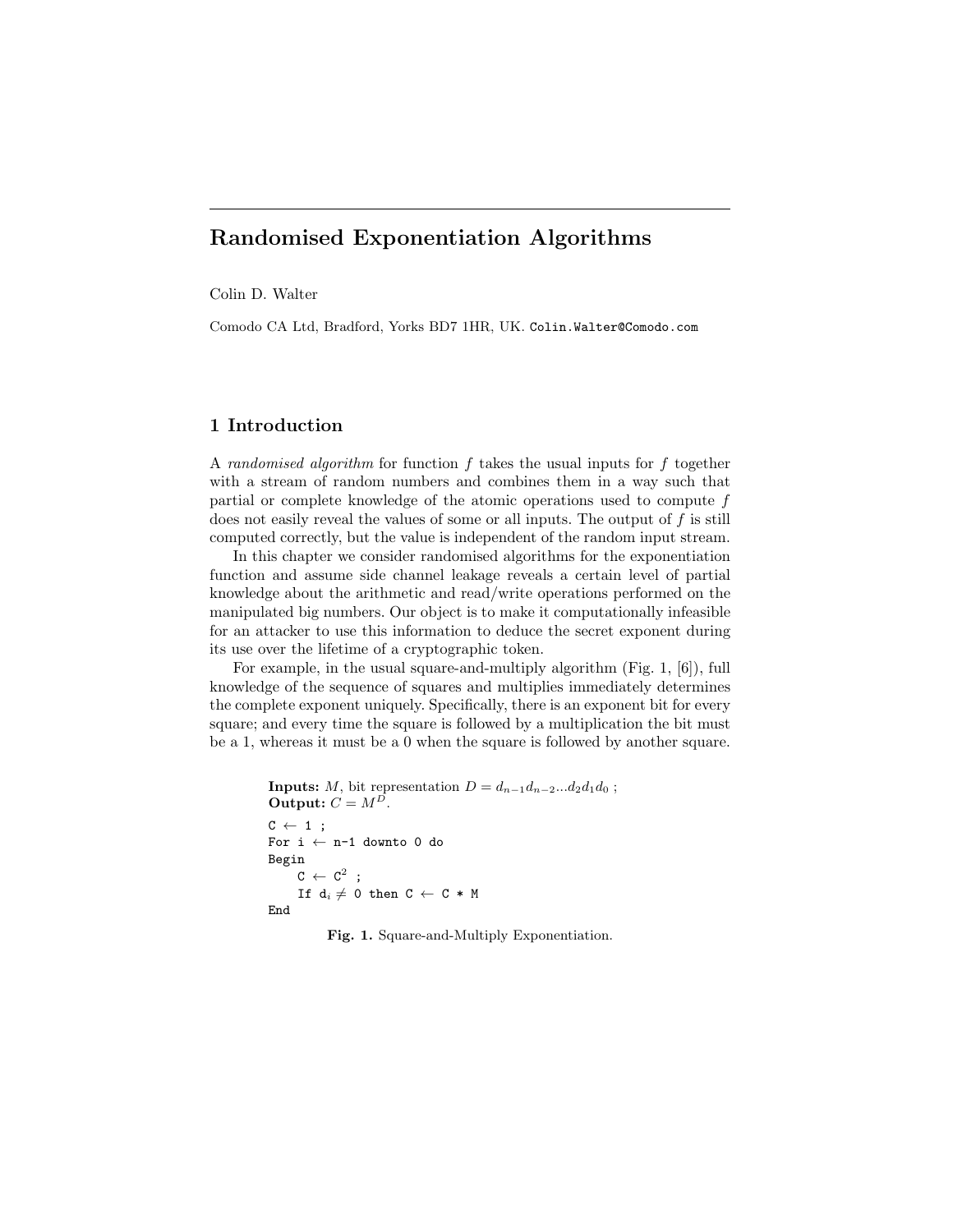As a rule, leaked information is rarely without error; a number of squares may be incorrectly recorded as multiplications and vice versa. Hence there is normally some error correction to be performed. If the number of errors is small enough, a search of near-by keys will discover the true value  $D$  in a computationally feasible time. Its correctness can be confirmed easily by using the corresponding public key E and the relation  $P^{ED} = P$ . Traversing the search space must often be done intelligently, selecting the most probable alternatives first in order to have any hope of finding the key.

In typical protocols using RSA  $[13]$ , the same secret key D is re-used a number of times, during which it may or may not be possible to blind it by, for example, adding a random multiple of  $\phi(N)$  where N is the public modulus. Data about the atomic operations can be accumulated over repeated use of the secret key and might be combined successfully to reveal the key. However, many protocols, such as ECDSA [2], generate a fresh random number on each occasion for use as the secret key. In this case there is only one chance to obtain the key and, moreover, it may be practically impossible to extract useful side channel information from the cryptographic token at the same time as using it to perform a real signature. Thus there is a variety of contexts for which protection against leakage is desirable. Different randomised algorithms are appropriate for these, and they have differing costs in terms of execution time and space, and code size, as well as demands on the supply of random numbers.

The body of this chapter describes the main randomised algorithms for exponentiation, provides an overview of possible attacks on them under likely leakage models, and considers how the inevitable errors affect results. One corollary of the definition of a randomised algorithm is that successive uses of the same inputs will result in different sequences of operations. Consequently, Kocher's averaging over many uses of the same key will prove useless [7]. However, we motivate the discussion further by showing how leaked data might be combined in Kocher-like fashion to extract operator and operand information from a *single* use of a secret key. This contrasts with attack details in earlier chapters where such information was only obtained after averaging over many applications of the same key. We also conclude with the important but counter-intuitive result that use of longer keys may actually weaken a crypto-system rather than strengthen it when side channel leakage occurs.

# 2 The Big Mac Attack

This attack [16] applies to *m*-ary exponentiation (Fig. 2, [6]), and to all similar algorithms which use a table of pre-computed digit powers of the input ciphertext C. Big Mac is so-called because the digits  $d_i$  of the secret key are determined individually and independently, just like the flavours tomato, beef burger, lettuce, cheese, etc. of different layers in a certain well-known fast food product which is too large to be consumed in any other way.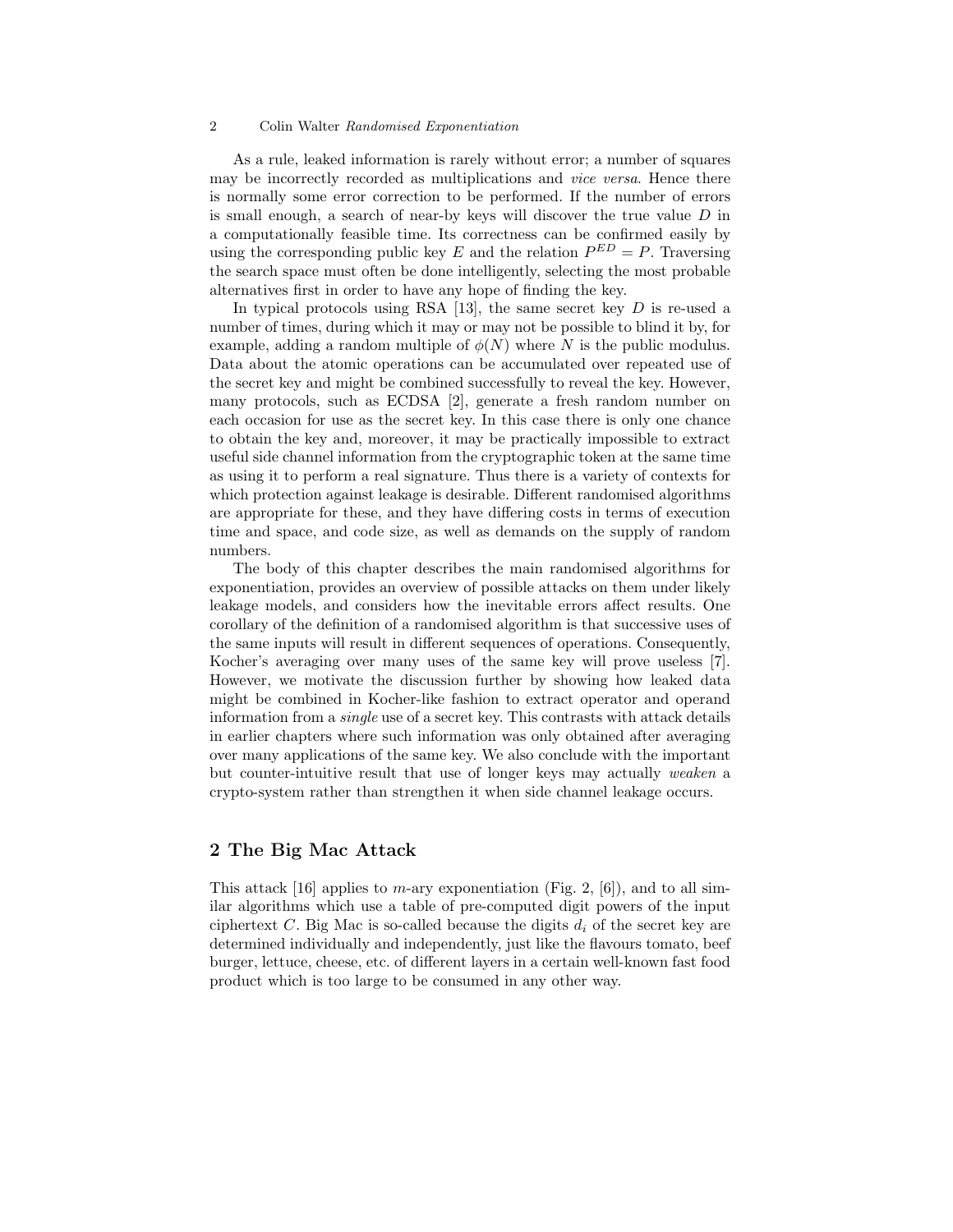Using the notation of Fig. 2 in which the exponent has a representation in base m, the attacker first has to distinguish the processes  $C \leftarrow C^m$  of raising to the mth power and  $C \leftarrow C * M^{(d_i)}$  of multiplication by the digit power of M. He must then partition the multiplications into disjoint sets for which the digits  $d_i$  have the same values. The method for doing this is intimated below. Normally  $m$  will be a power of 2 so that raising to the  $m$ th power is a sequence of  $\log_2 m$  squarings. For convenience, we will assume that the mth power can be detected by recognising squares from multiplies. Once the partitioning has been performed, there are  $(m-1)!$  ways of associating specific different digit values with the  $m-1$  sets of multiplications. One of these choices will yield the sought key. In fact, the pre-computations can be used to determine the map from sets of multiplications to digits.

```
Inputs: M, base m representation D = d_{n-1}d_{n-2}...d_2d_1d_0;
Output: C = M^D.
{Pre-computation of the table:}
\mathtt{M}^{(1)}\leftarrow\mathtt{M} ;
For i \leftarrow 2 to m-1 do M^{(i)} \leftarrow M * M^{(i-1)} :
{Exponentiation of the message:}
C \leftarrow 1;
For i \leftarrow n-1 downto 0 do
Begin
        C \leftarrow C^{m} ;
       \begin{array}{lclclcl} \texttt{If} & \texttt{d}_i \neq \texttt{0} & \texttt{then} & \texttt{C} & \leftarrow \texttt{C} * \texttt{M}^{(d_i)} \end{array}End
```
Fig. 2. m-ary Exponentiation.

The background to the attack is the fact that the power consumed by a hardware multiplier depends to some extent on the Hamming weight of the inputs [21]. This means that if we were to look at the averaged power trace for a large number of word-by-word multiplications  $a \times b$  where a varies randomly and b is fixed then we would obtain a result which is, at least to some extent, characteristic of b. For standard classical multipliers, averaged traces for words b of equal Hamming weight will be closer together than those for words of different weights. However, all we need for the attack to succeed is for the power trace to vary measurably between enough groups of word values. This depends mostly on the experimental technique, and the trouble and expense to which attacker and designer are prepared to go. With a bit of experimentation, one can associate a probability of b having a particular value for a given average trace.

The idea behind the attack is to apply the usual averaging process of Kocher's power analysis [7] to digit  $\times$  big integer multiplication traces rather than to exponentiation traces. Kocher takes a number of exponentiation traces associated with the same secret exponent and arranges them so that parts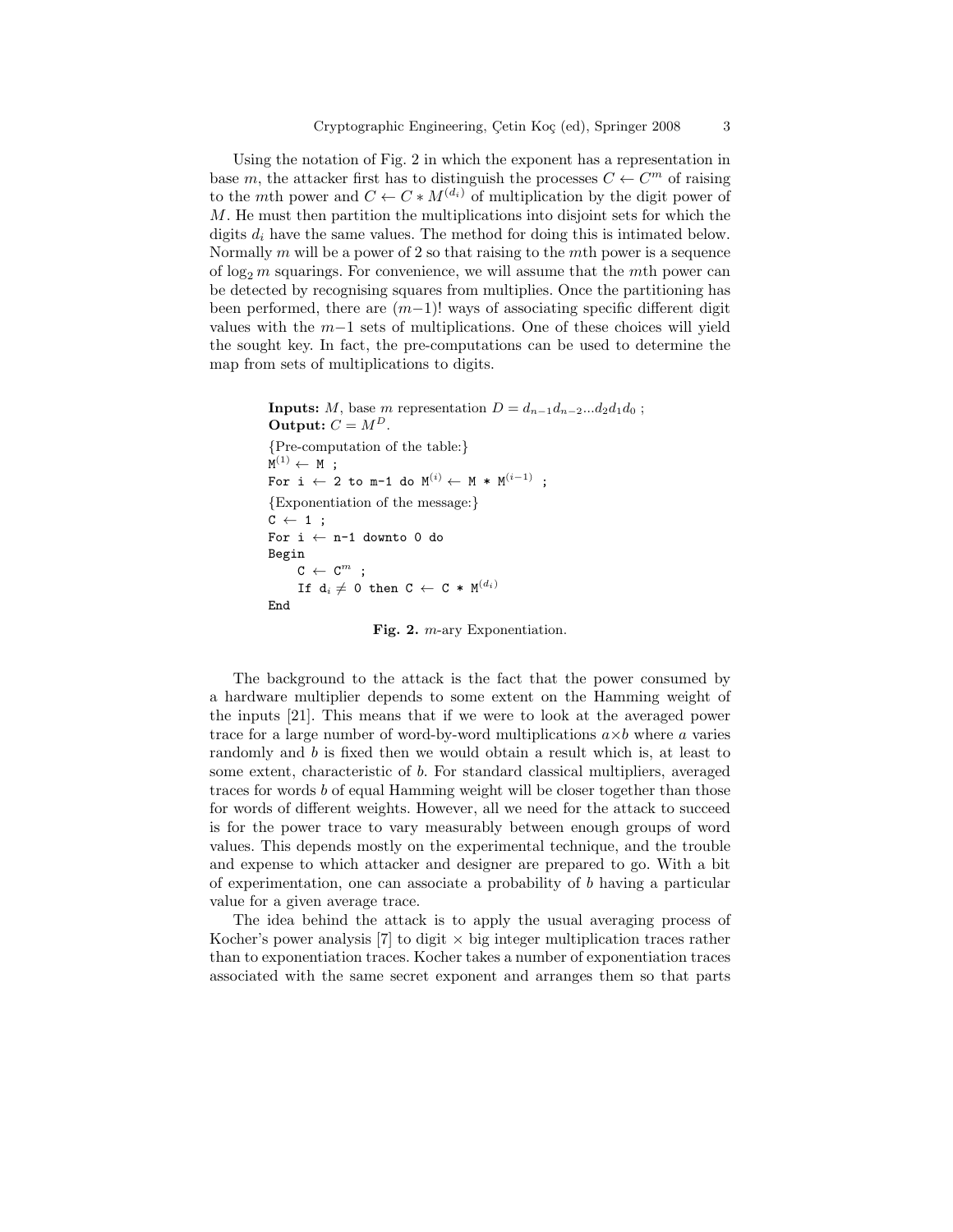corresponding to the same exponent digit are aligned. He then takes an average to improve the signal-to-noise ratio. Here we cut the trace of  $C \leftarrow C \times M^{(d_i)}$ into sub-traces corresponding to constituent operations  $C \leftarrow shift(C) + c_i \times$  $M^{(d_i)}$  where  $c_j$  is a word-level digit of C, i.e. a group of consecutive bits of C used as a single input to the hardware multiplier of the cryptographic token. These sub-traces (one for each  $j$ ) are aligned and averaged to give a trace which should be characteristic of  $M^{(d_i)}$ . The dependency on the words  $c_j$  of  $C$  is averaged away. This is done for all  $n$  digits of the key  $D$ . The  $n$  averaged traces are compared using the Euclidean distance between them. It turns out that traces for which the digits have the same value are close together whereas those for different valued digits are noticeably further apart. This enables the partitioning to be performed.

Typically in RSA the inputs  $C$  and  $M$  will have around 1024 bits and an 8or 16-bit hardware multiplier will used. This means that C will be broken into about 64 words, and this is the number of traces which are averaged. Unless  $C$  has a really exceptional value (such as 0), this is enough to remove any dependency on C in the averaged trace. Moreover, as  $M^{(d_i)}$  also has about 64 words, it is very unlikely that a pair of them will share enough digits of similar characteristics to be confused when their averaged traces are compared.

The same technique is applied to distinguish the squarings (or multiplications) used in obtaining the mth power of  $C$ . In this case the averaged trace is that of a random operand C' rather than that of  $M^{(i)}$  for some digit value  $i$ . This trace is not close to that of any of the multiplications involving  $M^{(d_i)}$  nor to any of the operands used in the other m-th power computations. Hence, when the partitioning process is applied to all multiplications in the exponentiation, including those in the  $m$ -th powers, we can identify the  $m$ -th power computations and group together the sets of multiplications for which the same exponent digit has been used. So, unless the key lengths are small and the multipliers are large, one might expect the digits  $d_i$ , and hence the key D, to be recovered more or less accurately from a single exponentiation.

## 3 Digit Representation and Exponentiation Algorithms

All of the randomised exponentiation algorithms in this chapter depend on a randomised re-coding of the binary representation of the secret key D. This is done by one of the change-of-base algorithms in Figs. 3 and 4, the latter being a more complex version of the former in which the base  $m$  can be randomly varied instead of being fixed. In both figures the function mod' includes a random input which allows a limited number of alternative output digits  $d_i$ subject to the property that the division  $(D-d_i)/m$ , resp.  $(D-d_i)/m_i$ , in the next line is exact. So the outputs satisfy

$$
D = \sum_{i=0}^{n-1} d_i m^i = ((...(d_{n-1}m + d_{n-2})m + ... + d_2)m + d_1)m + d_0 \tag{1}
$$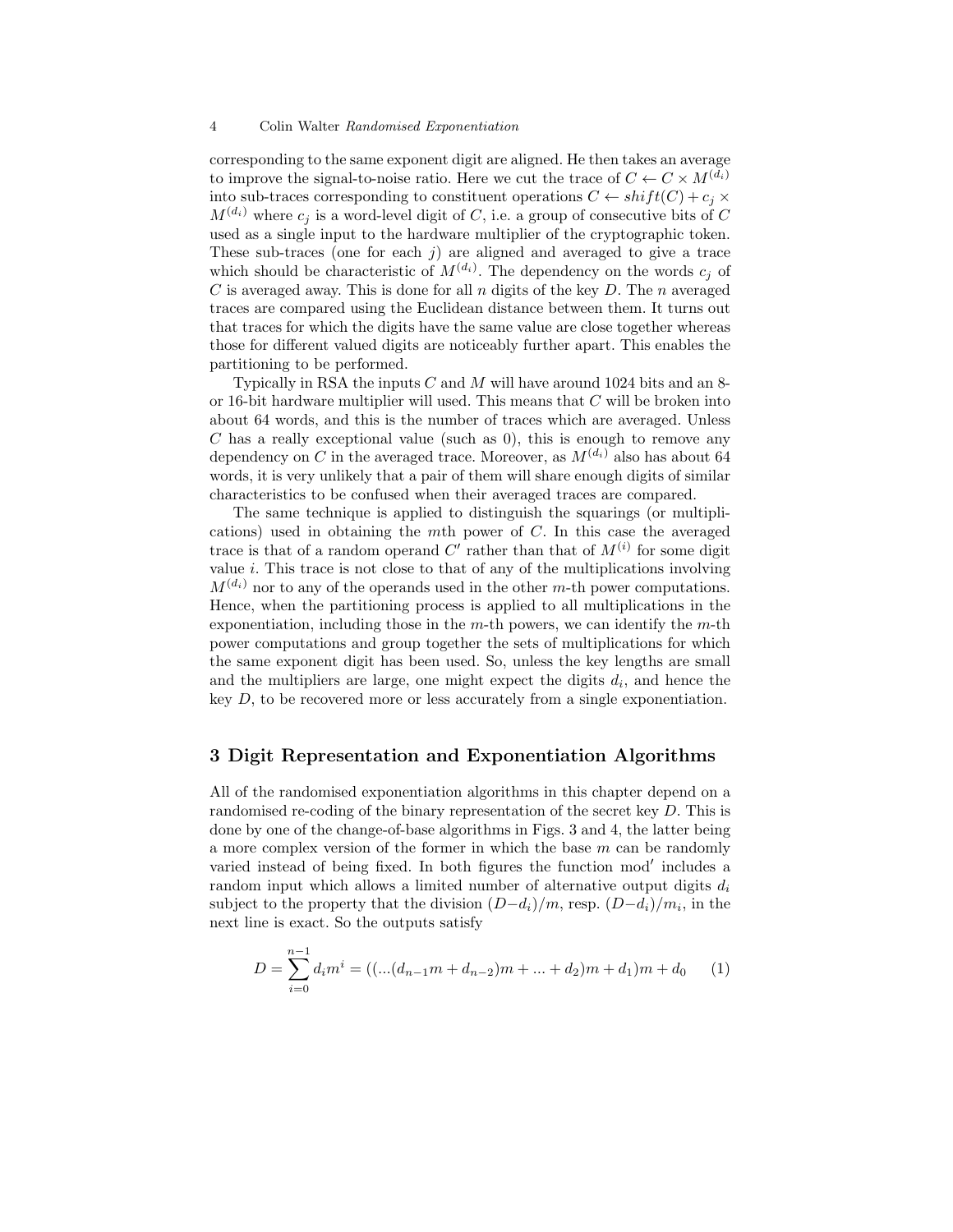and

$$
D = \left( \dots (d_{n-1}m_{n-2} + d_{n-2})m_{n-3} + \dots + d_2 \right) m_1 + d_1 \right) m_0 + d_0 \tag{2}
$$

respectively.

```
Inputs: D \geq 0, base m > 1;
Outputs: n, base m representation D = (d_{n-1}...d_2d_1d_0)_m.
i \leftarrow 0;
While D > 0 do
Begin
     d_i \leftarrow D \mod' m;
     D \leftarrow (D-d_i)/m;
     i \leftarrow i+1End ;
\mathtt{n}\ \leftarrow\ \mathtt{i}Fig. 3. Change-of-Base Algorithm for Fixed Base.
```
Fig. 3 just provides the usual, standard representation to some (fixed) base  $m$  when mod' is taken to be the usual mod function which returns the least non-negative remainder on division by m. So  $m=2$  will give the binary representation, and  $m=10$  the decimal version of  $D$ . With this fixed choice for mod', successive executions of the algorithm will always give the same representation. It yields the normal  $m$ -ary exponentiation algorithm when the digits are fed into the exponentiation algorithm given in Fig. 5.

```
Input: D > 0 ;
Outputs: n, base sequence m_{n-1}...m_2m_1m_0, digit seq. d_{n-1}...d_2d_1d_0.
i \leftarrow 0;
While D > 0 do
Begin
      Select base m_i;
      d_i \leftarrow \texttt{D} \bmod' \mathtt{m}_i ;
      D \leftarrow (D-d_i)/m_i;i \leftarrow i+1End ;
n ← i
```
Fig. 4. Variable Base Representation Algorithm.

A well known example of the application of Fig. 4 is in the sliding windows exponentiation algorithm. As before, take mod' to be the mod function. The base  $m_i$  is chosen to be  $m = 2^r$  if the remaining, unrecoded part of D is odd, and to be 2 otherwise. This gives windows of r or 1 bits. The digits for the  $r$ bit windows are all odd, and those for the 1-bit windows are all 0. When these are fed into Fig. 5, the sliding windows exponentiation algorithm is obtained.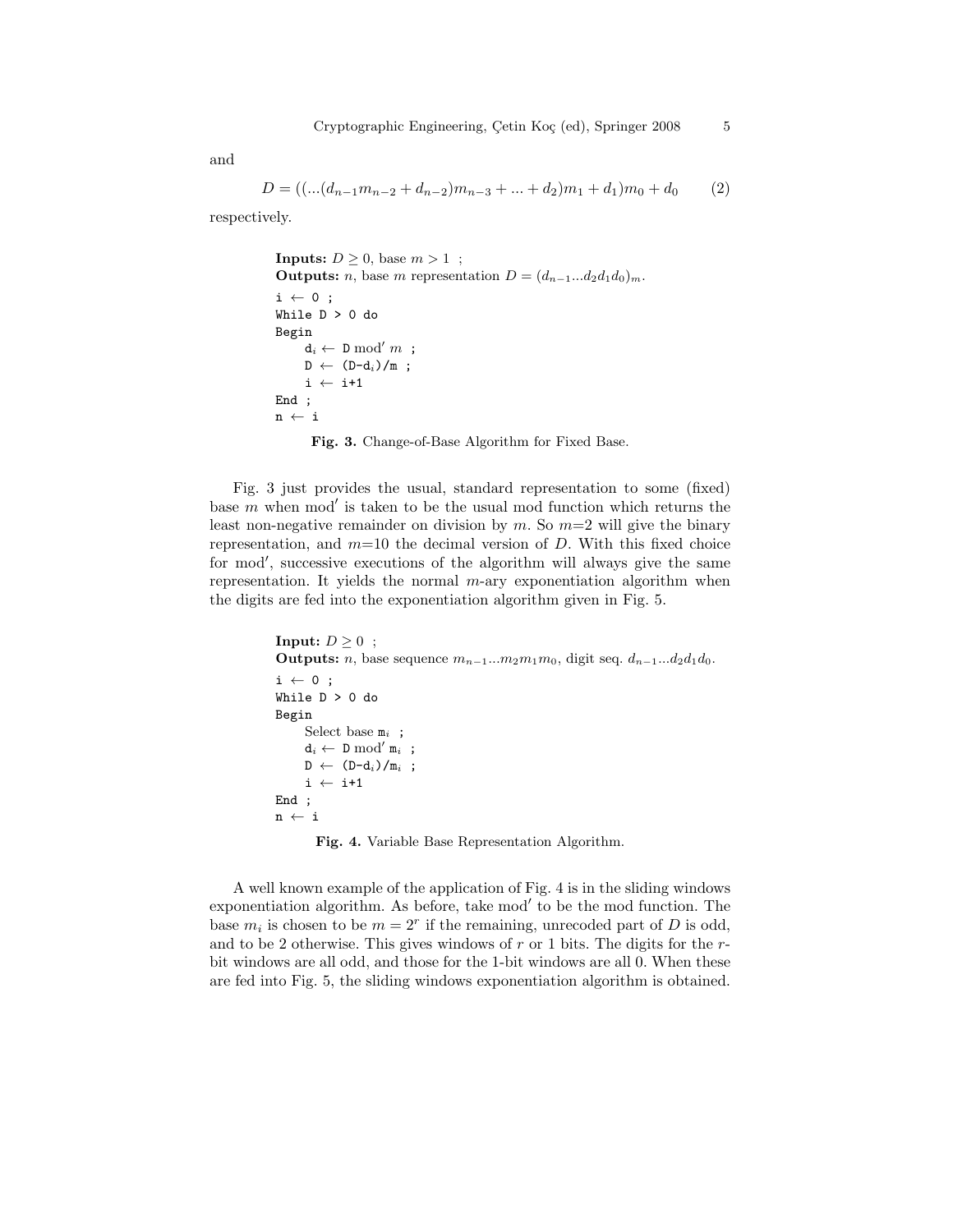```
Inputs: M, representation D = d_{n-1}...d_2d_1d_0with respect to bases m_{n-1}...m_2m_1m_0;
Output: \mathcal{C} = \mathcal{M}^DPre-computation: a table containing M^{(d)} = M^d for each digit value d.
C \leftarrow 1 :
For i \leftarrow n-1 downto 0 do
Begin
      \texttt{C} \ \leftarrow \ \texttt{C}^{m_i} \ ;If d_i \neq 0 then C \leftarrow C * M^{(d_i)}End
```
Fig. 5. Left-to-Right Exponentiation.

The m-ary and sliding windows algorithms process the bits or digits of the exponent  $D$  from left to right, i.e. from most to least significant. However, the square-and-multiply algorithm for exponentiation can also process the digits in the opposite order, as in Fig. 6. The cost difference between the two directions for base 2 is almost entirely context specific, depending on, for example, how one moves data around in registers.

```
Inputs: M, representation D = d_{n-1}...d_2d_1d_0with respect to bases m_{n-1}...m_2m_1m_0;
Output: C = M^DC \leftarrow 1 :
For i \leftarrow 0 to n-1 do
Begin
     If d_i \neq 0 then C \leftarrow C * M^{d_i};
      M \leftarrow M^{m_i}End ;
```
Fig. 6. Right-to-Left Exponentiation.

However, for larger  $m$ , the Left-to-Right and Right-to-Left versions of the exponentiation algorithm allow one to trade memory requirements for execution time. The Left-to-Right version requires space for the pre-computed powers of M but the Right-to-Left version has to spend time computing the digit powers of M (which has a new value) at each loop iteration.

For cryptographic purposes it is usually desirably to re-code the exponent in the same order as the digits are consumed in the exponentiation. That means using the change-of-base algorithms here with the right-to-left exponentiation algorithm. The high point of this chapter is the Mist algorithm which does things in this order. If the opposite order is desired and D is stored in binary, then the new bases must be powers of 2, and the change of base is achieved by re-coding groups of bits from left to right, as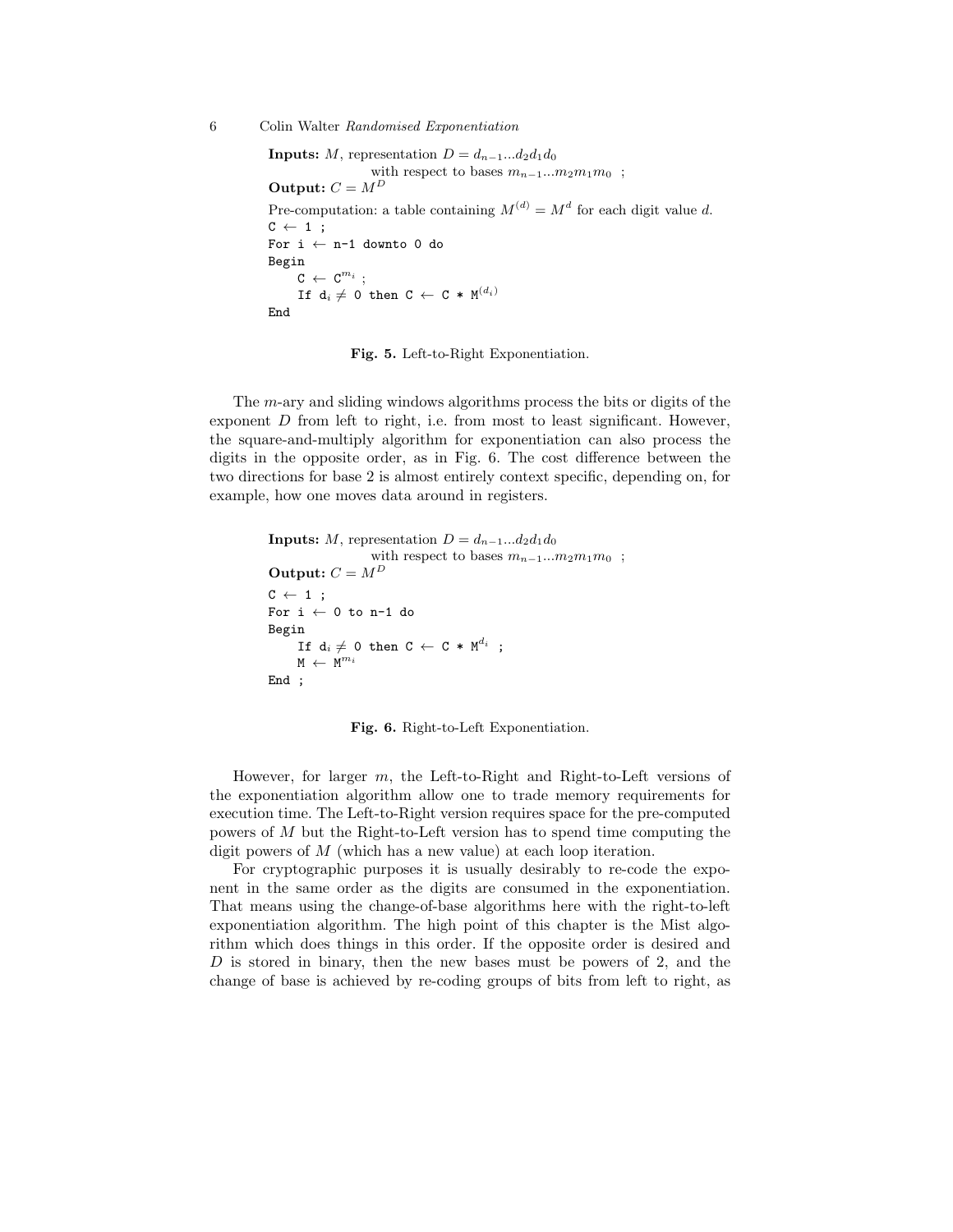in Fig. 7. Of course, this makes raising to the power  $m$  particularly easy, but the subscripts are inevitably reversed from normal terminology, giving  $D = ((...(d_0m_1+d_1)m_2+...+d_{n-3})m_{n-2}+d_{n-2})m_{n-1}+d_{n-1}$ . As we see shortly, this is used very imaginatively in Itoh's Overlapping Windows method [4].

```
Input: Binary representation D = b_{z-1}...b_2b_1b_0 > 0;
Outputs: n, base sequence m_0m_1m_2...m_{n-1}, digit seq. d_0d_1d_2...d_{n-1}.
i \leftarrow 0;
carry \leftarrow 0;
While z > 0 do
Begin
      \texttt{borrow} \leftarrow \texttt{carry};
      Choose +ve window size r_i \leq z;
      if r_i = z then carry \leftarrow 0 else choose carry ;
      m_i = 2^{r_i};
       \mathsf{d}_i \leftarrow \texttt{borrow} \times m_i + (b_{z-1}...b_{z-r_i})_2 - \texttt{carry};
      i \leftarrow i+1;
      z \leftarrow z-r_iEnd ;
n \leftarrow i
```
Fig. 7. Variable Base Recoding Algorithm.

# 4 Liardet-Smart

For elliptic curves, Liardet and Smart [8] suggested using the variable base recoding of Fig. 4 where the base selection is a randomly chosen power  $m_i = 2^{r_i}$ of 2 bounded above by  $r_i \leq R$ . This choice is detailed in Fig. 8 where Random(R) returns a randomly chosen integer in the interval  $[1,R]$ . The function mod' of Fig. 5 is deterministic, being the (signed) residue of least absolute value (taking 1 when D is odd and  $r_i=2$ ).

The re-coding is used in left-to-right exponentiation applied to perform point multiplication in an elliptic curve context. So the terminology becomes "additions" and "doublings" instead of "multiplications" and "squarings". Then the pre-computed table of Fig. 5 need only contain the odd multiples of the input point up to  $2^{R-1}$ : negative digits are dealt with by a point subtraction of the corresponding positive multiple of the input point. So the space efficiency is that of a sliding windows with  $(R-1)$ -bit windows for which all digit multiples have to be computed.

If Random(R) were to have a uniform distribution over  $[1, R]$  then the average window size for the odd digits would be  $(R+1)/2$ . So the time efficiency of the algorithm would be close that of the equivalent sliding windows algorithm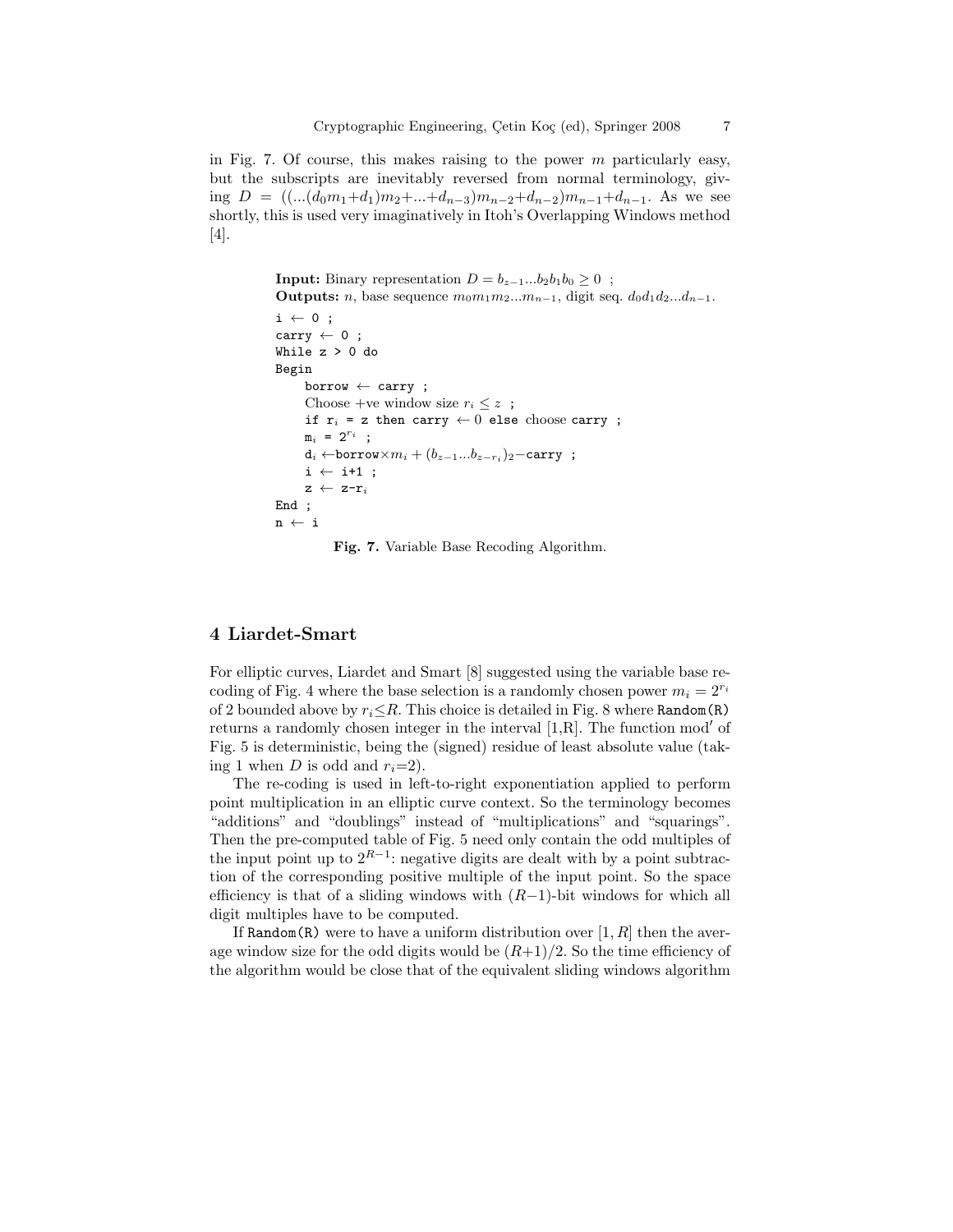```
Inputs: D, R ;
Output: m<sub>i</sub>
If (D \mod 2) = 0 then
      m_i \leftarrow 2else
Begin
      r \leftarrow Random(R);
       \mathbf{m}_i \leftarrow 2^rEnd
```
Fig. 8. Liardet-Smart Base Selection.

whose window size is  $(R+1)/2$ . Of course, the distribution of bases could be biased to favour larger values in order to increase execution efficiency.

As the windows now occupy arbitrary positions in the addition/doubling sequence, there will be both adds and doubles in any given position of the side channel traces if the same key is re-used. This should make it virtually impossible to deduce meaningful information from averaging a number of traces. Moreover, if the pattern of adds and doubles can be determined for a single use of the key, there is still the problem of identifying which digit occurs. Even more difficult is to distinguish the sign of the occurring digit because the same operands are used for both signs.

This is an excellent algorithm for protocols such as ECDSA [2] where the secret key is used just once, providing there is not too much side channel leakage. There is an exercise at the end of the chapter to determine the computational cost of key recovery under an expected leakage model. If the classical algorithms for point addition and point doubling are used then the different numbers and types of the constituent field operations could lead to a very accurate determination of the sequence of adds and doubles. So balanced code [1] may be advisable in combination with this algorithm.

### 4.1 Attacking the Algorithm

If the secret key is re-used unblinded, and the pattern of adds  $(A)$  and doubles  $(D)$  is leaked with few errors, then the situation is less happy. An example is given in Table 1 where possible digit sequences on the left are spaced out to indicate the intervening doubling operations, and the corresponding operation sequences, referred to as "traces", are given on the right. So  $\bar{3}$  indicates base  $2<sup>3</sup>$  with digit  $-3$  and the corresponding sequence of adds and doubles is  $D$  D  $D$  A. By pairing each A with a "D", corresponding  $D$ s are aligned with their associated bit position given at the head of each column. For uniformity, there is an initial ...DA for the leading non-zero digit, although efficient code would omit it.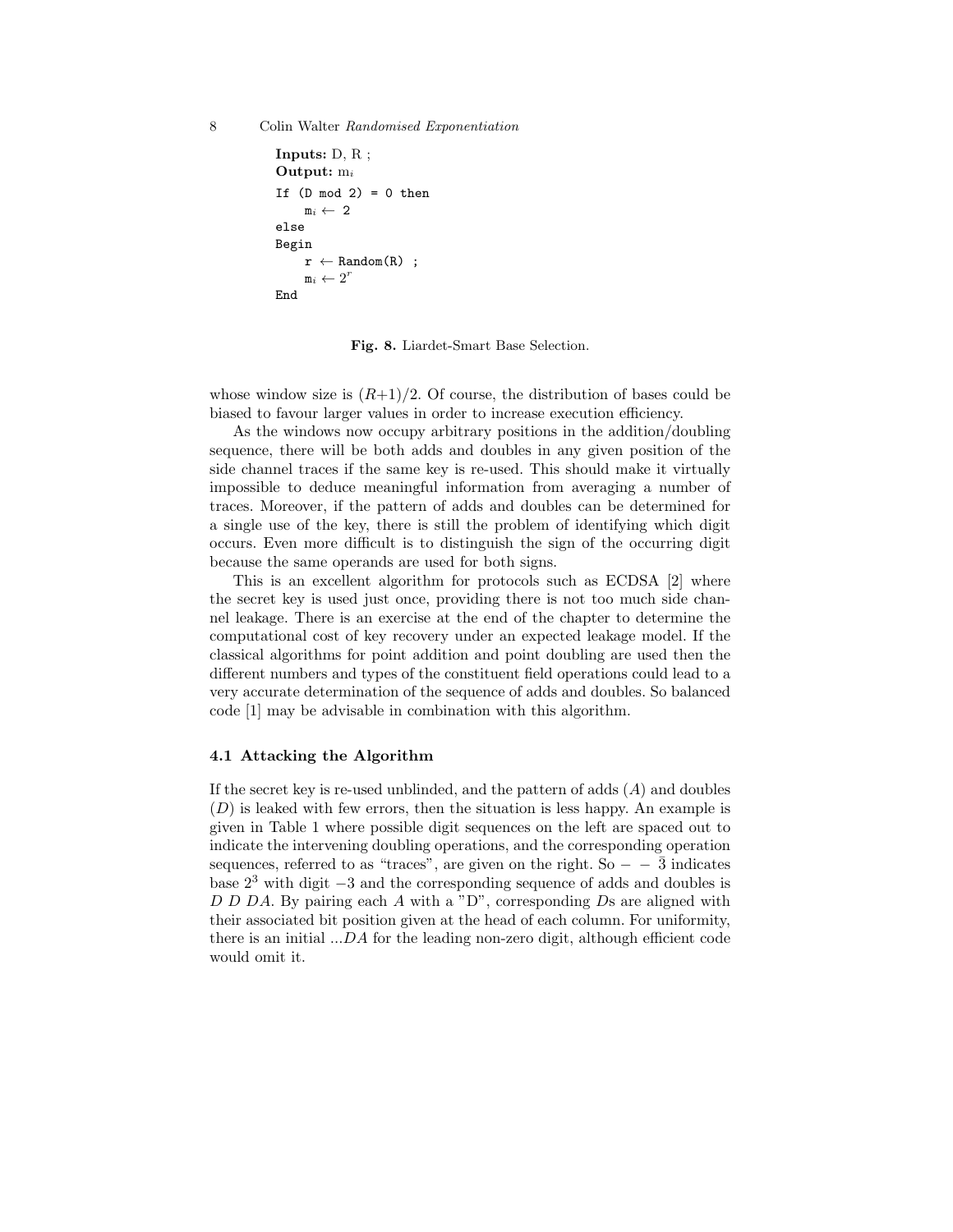In order to determine the value of bits at position  $i$  or just above, we will ignore the parts of the traces to the right of position  $i$ . For simplicity, assume this part is deleted, i.e. the  $i$  rightmost occurrences of  $D$  are removed, and any As therein. Next, partition the trace segments into two sets,  $Tr_i^A$  and  $Tr_i^D$ , according to whether their rightmost operation (in position *i*) is A or D. Assume there are enough traces to show all the possible patterns of adds and doubles around this position. If only  $D$  occurs (i.e.  $Tr_i^A$  is empty), then the ith bit must be 0 since the representation using only base 2 would generate A if the bit were 1. The same argument applies if only A occurs. So the bits of index 0 and 1 must be 1 and 0 respectively in the example of Table 1.

|              |         | 4 3 2 1 0                   |             |              | 4 3 2 1 0    |
|--------------|---------|-----------------------------|-------------|--------------|--------------|
|              |         | 1 1 0 1                     |             |              | DA DA D DA   |
| $1 \quad$    |         | $-1$                        | $0 \quad 1$ |              | DA D DA D DA |
|              | $- - 3$ |                             | $0 \quad 1$ |              | D D DA D DA  |
|              |         | $1 \quad 1 \quad - \quad 1$ |             |              | DA DA D DA   |
|              |         | $1 \t - 1 \t -$             |             | $\mathbf{1}$ | DA D DA D DA |
|              |         | $- - 3 - -$                 |             | $\mathbf{1}$ | D D DA D DA  |
| $\mathbf{1}$ |         | $0 - - -$                   |             | $\bar{3}$    | DAD D D DA   |

**Table 1.** Some recodings of  $13 = 1101_2$  with  $R = 3$  and their Add/Double traces.

Write  $D_i$  for the value of the input binary key  $D$  from the most significant bit down to, and including, bit *i*. Then the traces in  $Tr_i^A$  represent the value  $D_i$  or  $D_i+1$  according to whether the next (i.e. less significant) digit is nonnegative or not. Clearly, as digit  $d_i$  is odd for these traces, it must be the odd one of the values  $D_i$  or  $D_i+1$  which is represented. So the bit pattern in the number represented by the traces  $Tr_i^A$  is identical to that in  $D_i$  with the sole possible exception of position i. Assuming there are enough traces for base 2 to have been chosen at position i, we will have A at position  $i+1$  if, and only if, the bit is 1 at that position. This can be seen in Table 1 where we can use this to deduce the values of bits in positions 1 and 3. In fact, we can have no more As until the next bit which is 1. So we can deduce bit 2 is 1 from the trace set  $Tr_0^A$ . As the first trace only goes up to position 3, we know the input has at most 4 bits, all of which have now been determined.

An attacker may only be able to make, say, 10 measurements with enough accuracy to deduce the patterns of adds and doubles. Consequently, a few bits may be undetermined [19]. (If the arguments are performed carefully, none should actually be incorrect). However, it then requires surprisingly little computational power to deduce the key.

On the other hand, if adds can scarcely be distinguished from doubles, life is much more difficult for the attacker. His main problem in performing this attack is to align the doubles. Without the ability to do this, the sub-traces corresponding to given key bits cannot be aligned. Their random movement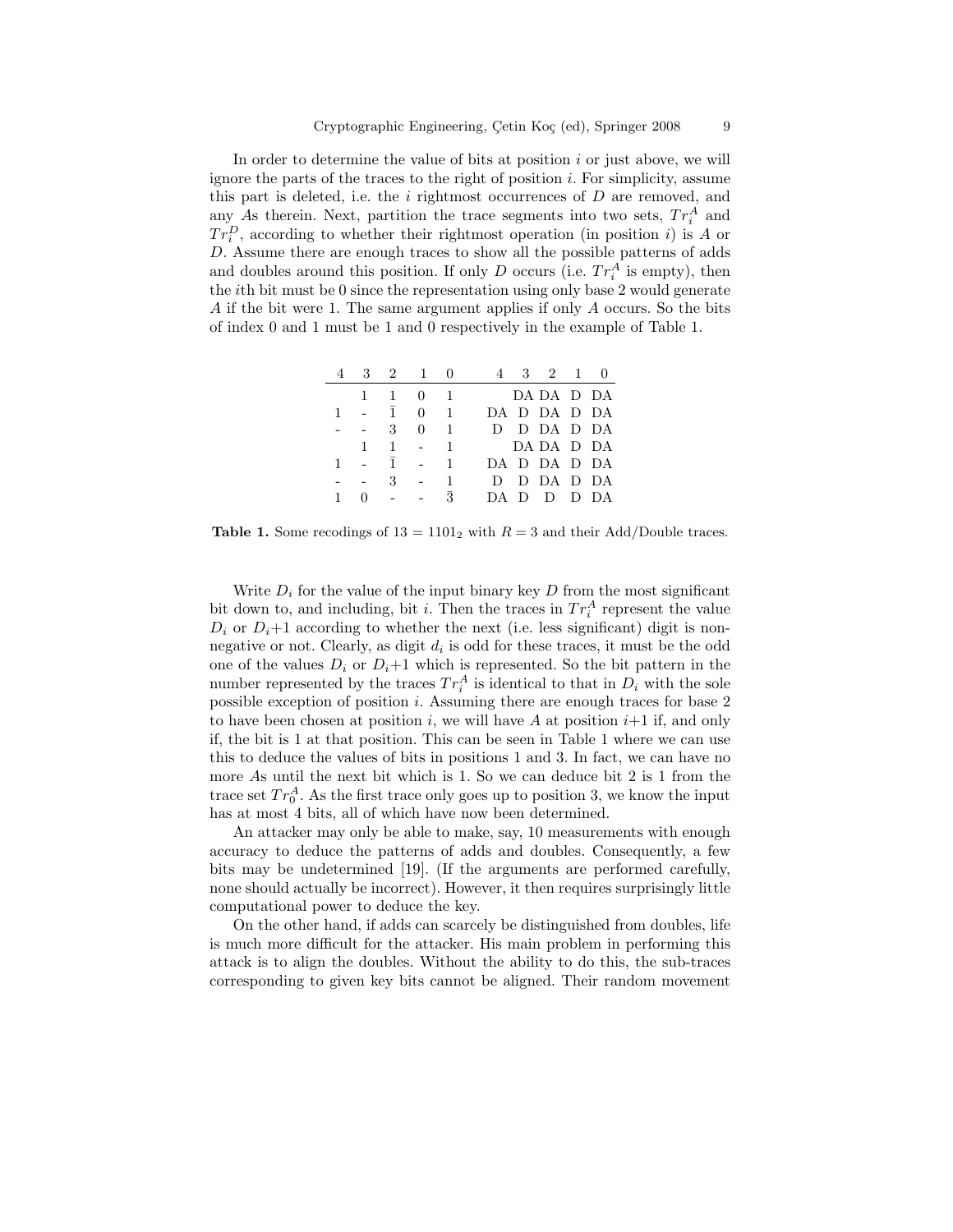within side-channel traces seems to average away useful information except at the key ends. He could select the very longest traces to guarantee only base 2 was used, and average them to deduce their common pattern, but, of course, there will be no such traces because the probability of generating them is too small for cryptographic-sized keys. So, overall, any uncertainty over the interpreting the side channel leakage seems to increase dramatically the difficulty of extracting the key.

In conclusion, this algorithm should only be used after careful regard to its context. In particular, it should not be employed where the same key is used repeatedly without blinding unless side channel leakage is low.

# 5 Oswald-Aigner Exponentiation

Another randomised algorithm was proposed by Oswald and Aigner [11]. For ease of presentation, the description here is slightly modified. The base is fixed at  $m = 2$  and the digit set is  $\{-1, 0, 1, 2\}$ . In the digit re-coding phase (Fig. 3), the randomisation occurs in the digit selection function mod' which chooses  $-1$  or 1 when D is odd and 0 or 2 when D is even. However, choice is only possible in certain cases: 2 is only allowed when the previous non-zero digit was –1, namely when a "carry" has been propagated to obtain the next value of  $D$  in the re-coding; and  $-1$  is only allowed when there is no such carry being propagated. Termination is forced by selecting 1 if  $D = 1$  and 2 if  $D = 2$ . This is described in detail in Fig. 9, and some re-codings of 29 are given on the left side of Table 2.

For exponentiation, the right-to-left method of Fig. 6 is preferred because the digits are then consumed in the same order as they are generated. In an elliptic curve context, the digit  $-1$  causes no problems as point subtraction is as easy as point addition. The digit 2 is processed by re-ordering the loop iteration to perform the point addition (with digit  $d_i = 1$ ) after the point doubling instead of before it. Hence the space efficiency matches that of the equivalent square-and-multiply algorithm. On average half the re-coded digits are odd  $(+1 \text{ or } -1)$  and half are even  $(0 \text{ or } 2)$ . More precisely, the digits  $\{-1,0,1,2\}$  occur in the ratio  $\frac{1}{8}:\frac{3}{8}:\frac{3}{8}:\frac{1}{8}$ . So the average time efficiency is a little poorer than square-and-multiply because occurrences of digit 2 are more expensive than those of digit 0.

### 5.1 Attacking the Algorithm

As in the attack on the Liardet-Smart algorithm, suppose that adds  $(A)$  can be distinguished from doubles  $(D)$  reliably in each execution of the exponentiation procedure, and that the same key is used many times unblinded as the exponent.

Again, the behaviour of the algorithm at any point depends on the local bit pattern in the binary representation of the key. This bit pattern is reflected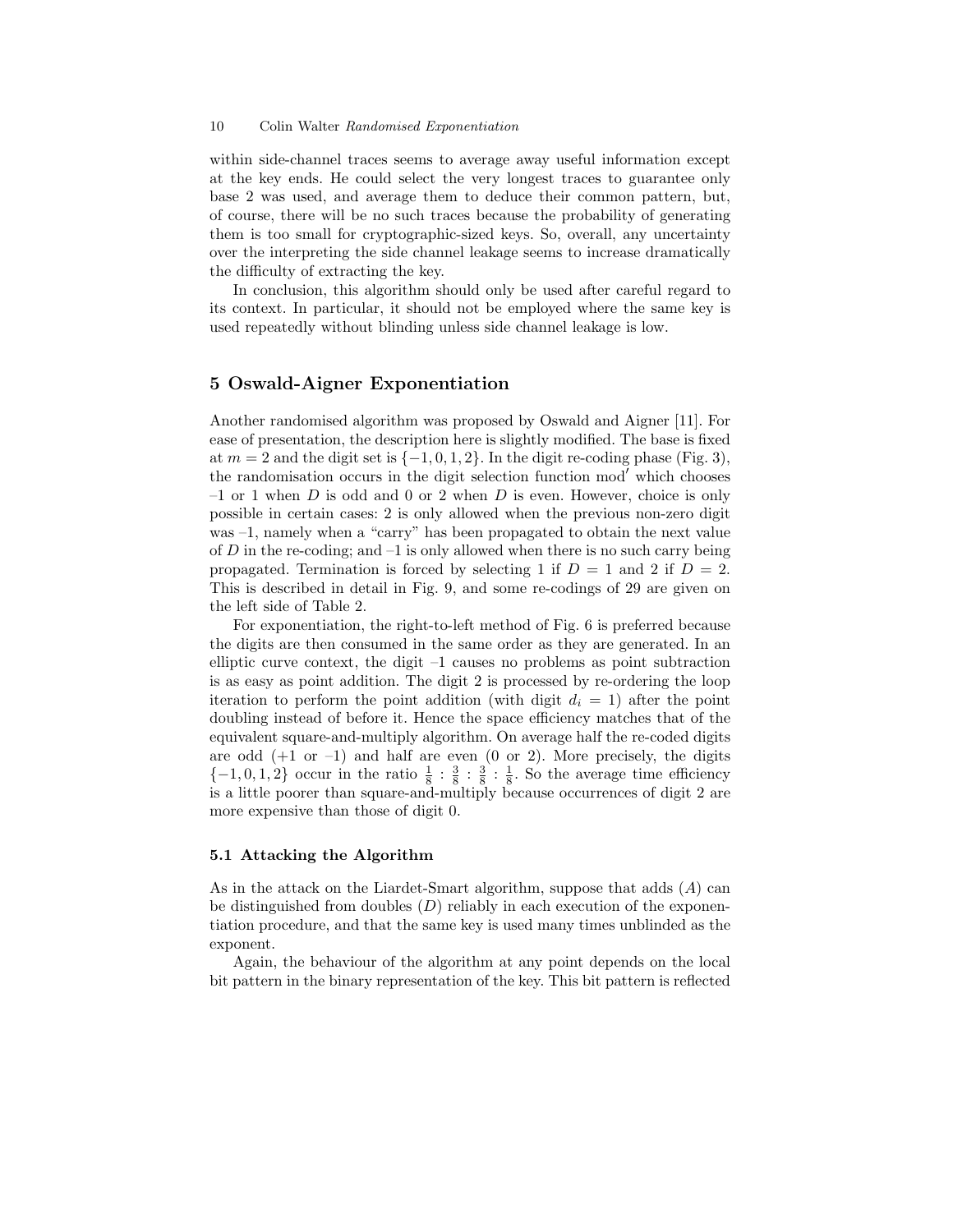```
Input: D \geq 0 ;
Outputs: n, and representation D = (d_{n-1}...d_2d_1d_0)_2.
i \leftarrow 0;
Carry \leftarrow False;
While D > 0 do
Begin
     If D = 1 then d_i \leftarrow 1 else
     If D = 2 then d_i \leftarrow 2 else
     If Carry then
     Begin
          If (D mod 2) = 1 then d_i \leftarrow 1 else d_i \leftarrow 0 or 2;
          If d_i \neq 0 then Carry \leftarrow False ;
     End ;
     else
     Begin
          If (D mod 2) = 0 then d_i \leftarrow 0 else d_i \leftarrow 1 or -1;
          If d_i = -1 then Carry \leftarrow True;
     End ;
     D \leftarrow (D-d_i)/2;
     i \leftarrow i+1End ;
n ← i
```
Fig. 9. Oswald-Aigner Digit Generation.

|               | 3              | $\overline{2}$ | 1            |   | 3<br>-2<br>-1    |
|---------------|----------------|----------------|--------------|---|------------------|
| 1             |                |                | $^{(1)}$     |   | DA DA DA -D-DA   |
| $\mathcal{D}$ | 1              | 1              | $\mathbf{0}$ |   | AD DA DA D DA    |
| 1             | 2              | $\mathbf{1}$   | 0            |   | DA AD DA - D- DA |
| 2             | $\mathbf{0}$   | 1              | $\mathbf{0}$ |   | AD D DA D DA     |
| 1             | 1              | 1              | 1            | 1 | DA DA DA DA DA   |
| 2             | ī.             | 1              | 1            | 1 | AD DA DA DA DA   |
| 1             | $\mathfrak{D}$ | $\mathbf{1}$   |              | 1 | DA AD DA DA DA   |
| 2             |                |                |              | 1 | D DA DA DA       |

Table 2. Recodings of  $29 = 11101_2$  and their traces, both generated right to left.

in a restricted set of patterns over  $\{A, D\}$ . From these, the bit pattern can be deduced. For example, the pattern DAAD only arises from the re-coding 12 or  $\overline{1}2$  (more significant digit on the left). This means a corresponding bit pattern 111 must occur in the binary representation: the middle 1 is needed to generate the digit 2 using a carry which can only come from the bit on its right being 1, and a 1 is needed on its left to give the re-coded digit 1 or  $\overline{1}$ . This occurs for some traces representing the top three bits in Table 2.

Now suppose there are enough traces to generate every possible pattern of operations near a given bit position. From the previous paragraph, we will know every occurrence of 111. Also, the bit pair 00 always causes two doublings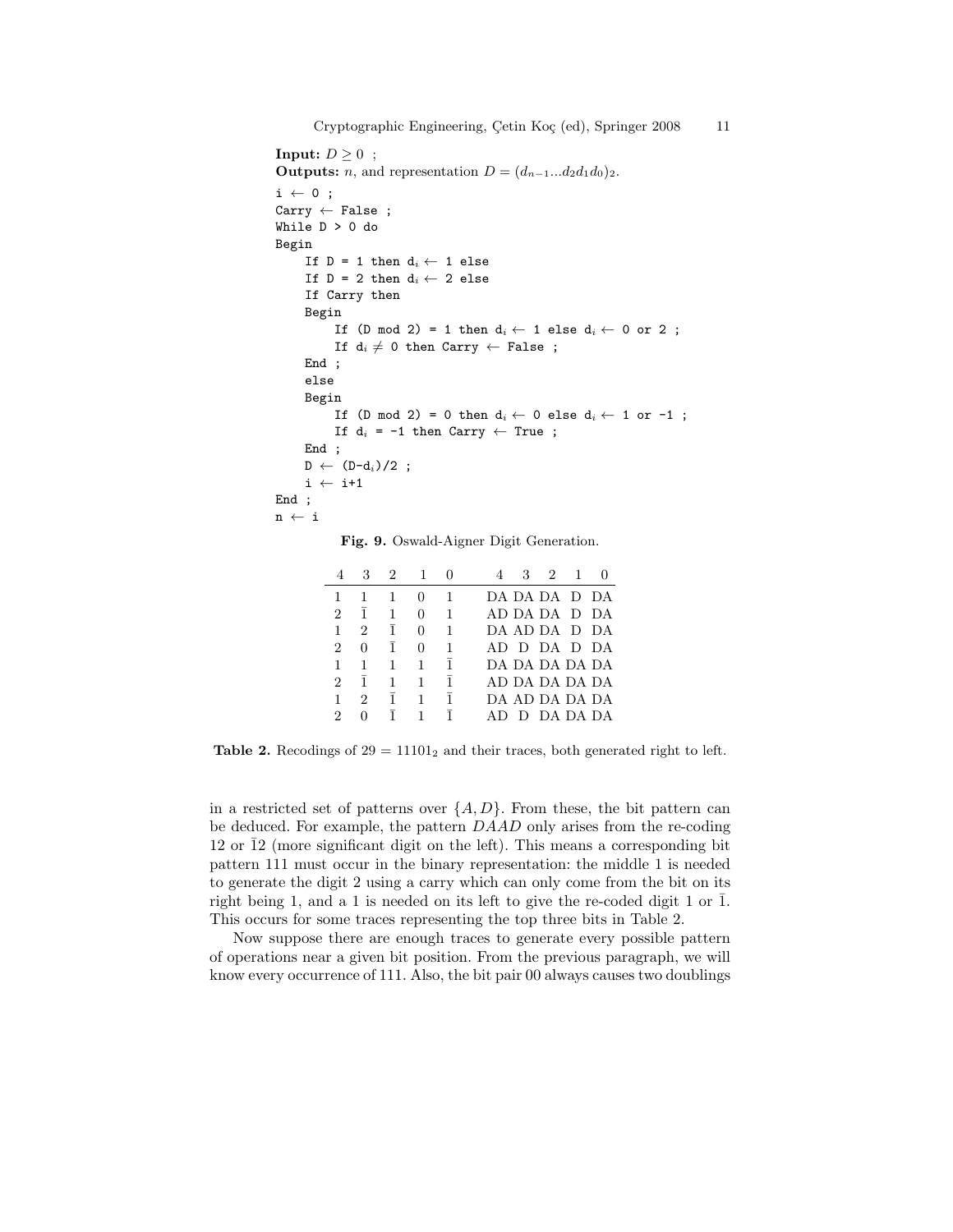with no intervening addition, but for every other bit pair an intervening add is possible. So we can identify every occurrence of 00. Thus 00 cannot occur in the example of Table 2. Furthermore, the bit pattern 10 always has one  $A$ between the Ds of its two bit positions whereas every other bit pattern allows the Ds to be adjacent for some re-coding. Hence all occurrences of 10 will be determined. This shows that 10 must occur over positions 2,1 in the example of Table 2. These two cases enable every bit 0 to be determined as well as every bit immediately to the left of a 0. Of course, the remaining undetermined bits must all be 1s otherwise they would have been determined as belonging to a pattern 00 or 10. In fact, if some traces contain one or more As and others contain no As between two neighbouring Ds, then the corresponding bit pair must be ∗1 for some bit ∗. So every bit 1 can be determined that way. This is the case for the example of Table 2 and it reveals the whole key.

However, the attacker may have too few traces to be sure of his deductions about the bits. In this case he looks at the ratios of the number of traces with zero, one or two As between the Ds of a bit pair. Most occurrences of 1 will be determined unequivocally as above, including the majority of occurrences of 111. Otherwise, it is possible to use the operation pattern to assign a probability to the value of each bit pair. For example, no intervening As will make 00 the most likely bit pair, and with a probability that increases with the number of traces available for inspection. As each bit belongs to two pairs (except at the ends), almost all bits are determined with high or complete accuracy. Indeed, with as few as 10 correct traces, and a standard key length for elliptic curve cryptography, it is computationally possible to determine any unknown bits and reveal the secret key ([20], Thm. 1).

Greater accuracy is obtained from looking at patterns corresponding to sequences of three or more bits instead of just two and this might overcome problems arising from errors in the traces.

However, the above analysis depends critically on precise alignment of all occurrences of doubles in the traces. With balanced code for adds and doubles [1], this may be difficult because the adds and doubles cannot be distinguished so easily. In fact, it is not clear how to align the traces satisfactorily even if the bits of the key are known as far as the point of interest in the traces. Inexact alignment seems to average away any useful data about the bits except at the ends.

As with the Liardet-Smart algorithm, the security of the Oswald-Aigner method relies on the key being different on each use, or for it to be very difficult to use side channel leakage to distinguish adds from doubles reliably.

### 6 Ha-Moon

There are two randomising algorithms due to Ha and Moon *et. al.*, [3, 25]. both presented as left-to-right exponentiation methods.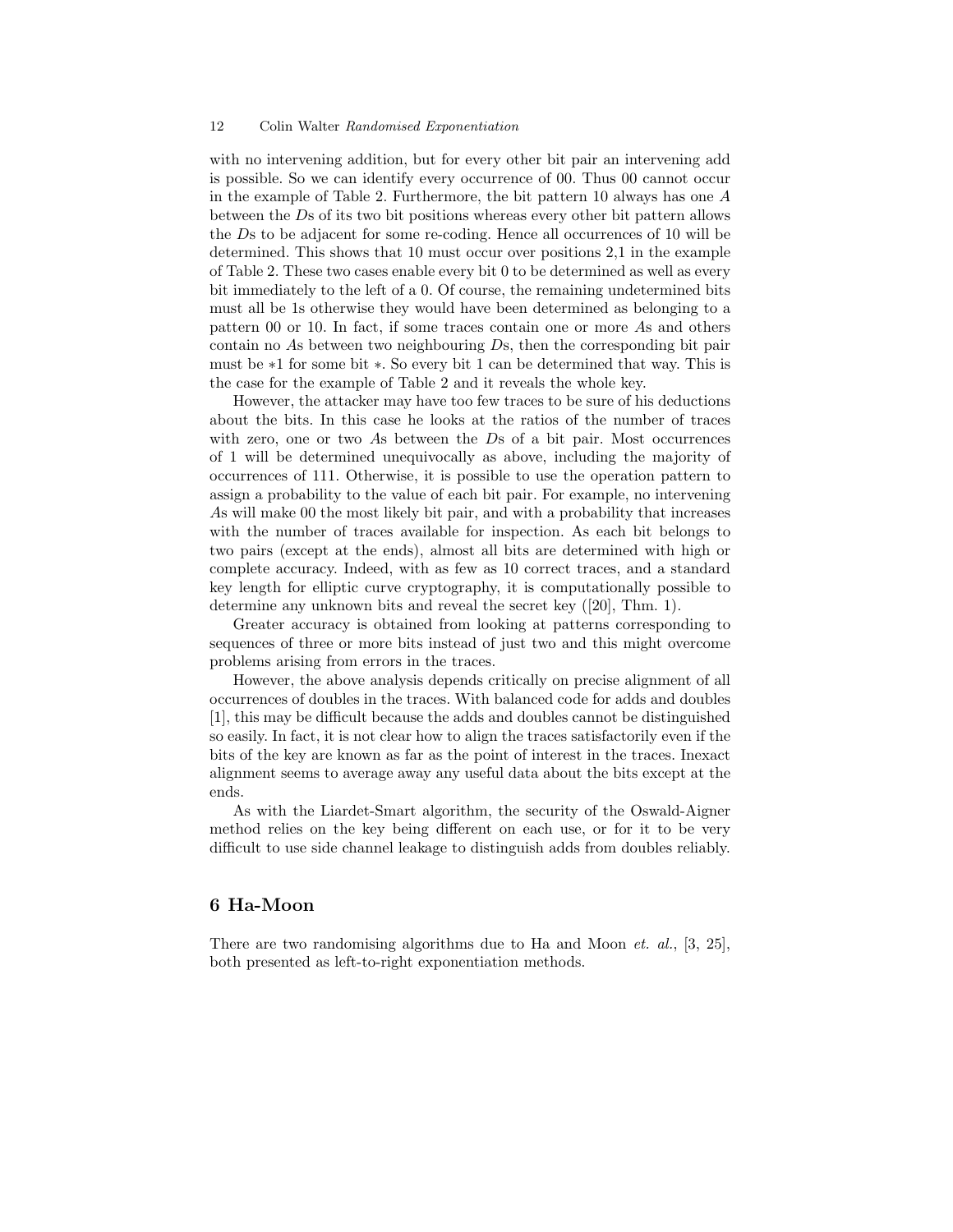The first [3] has fixed base  $m=2$  and simply employs the most general binary signed digit (BSD) coding in the change-of-base algorithm (Fig. 3): it selects digit  $d=0$  when  $D \equiv 0 \mod 2$ , and randomly chooses between  $d=\pm 1$ when  $D \equiv 1 \mod 2$ . When D is odd, the random choice makes the next value of D odd or even with equal probability, and so the occurrence or otherwise of a multiplication does not indicate the value of the next bit in the original input value of  $D$ . However, in exactly the same way as with the Oswald-Aigner method, the pattern of additions and multiplications reveals the exponent with feasible computation when it is re-used about 10 times [10].

The second, improved version by S.-M. Yen et al. [25] uses any fixed 2 power radix and employs digit recoding from most to least significant, so that conversion can be done on-the-fly during a left-to-right exponentiation. An example with base 4 is given in Fig. 10. It is readily verified that the digit  $d_i$ is always in the range 1 to 14.

```
Input: Base 4 representation D = (b_{n-1}...b_2b_1b_0)_4, b_{n-1} > 0;
Output: Base 4 representation D = (d_{n-1}...d_2d_1d_0)_4 + \delta.
```

```
Carry \leftarrow b<sub>n−1</sub> ;
i \leftarrow n-1;
While i > 0 do
Begin
      Borrow \leftarrow 4*Carry;
      Carry \leftarrow Random from \{1,2,3\};
      d_{i-1} ← Borrow - Carry + b_{i-1};
      i \leftarrow i-1;
End ;
\delta \leftarrow Carry;
```
Fig. 10. A Yen-Chen-Ha-Moon Digit Recoding with base 4.

Regarding time efficiency, the method is similar to m-ary exponentiation. (Here with  $m = 4$ .) It has the same number of squarings. However, it also has the same number of multiplications as squarings because all the digits are now non-zero, whereas m-ary exponentiation has only  $\frac{m}{m-1} = \frac{3}{4}$  of this number. The pre-computations also add marginally to the time, as does the extra digit  $\delta$ . The space requirement is close to that of  $m^2$ -ary exponentiation since the pre-computed table contains  $m^2-2=14$  values. As the digits are non-negative, the technique can be used for modular exponentiation as well as for point multiplication on elliptic curves.

### 6.1 Attacking the Algorithm

The non-zero property of the digits ensures that the pattern of squares and multiplications is always the same and there are no dummy operations to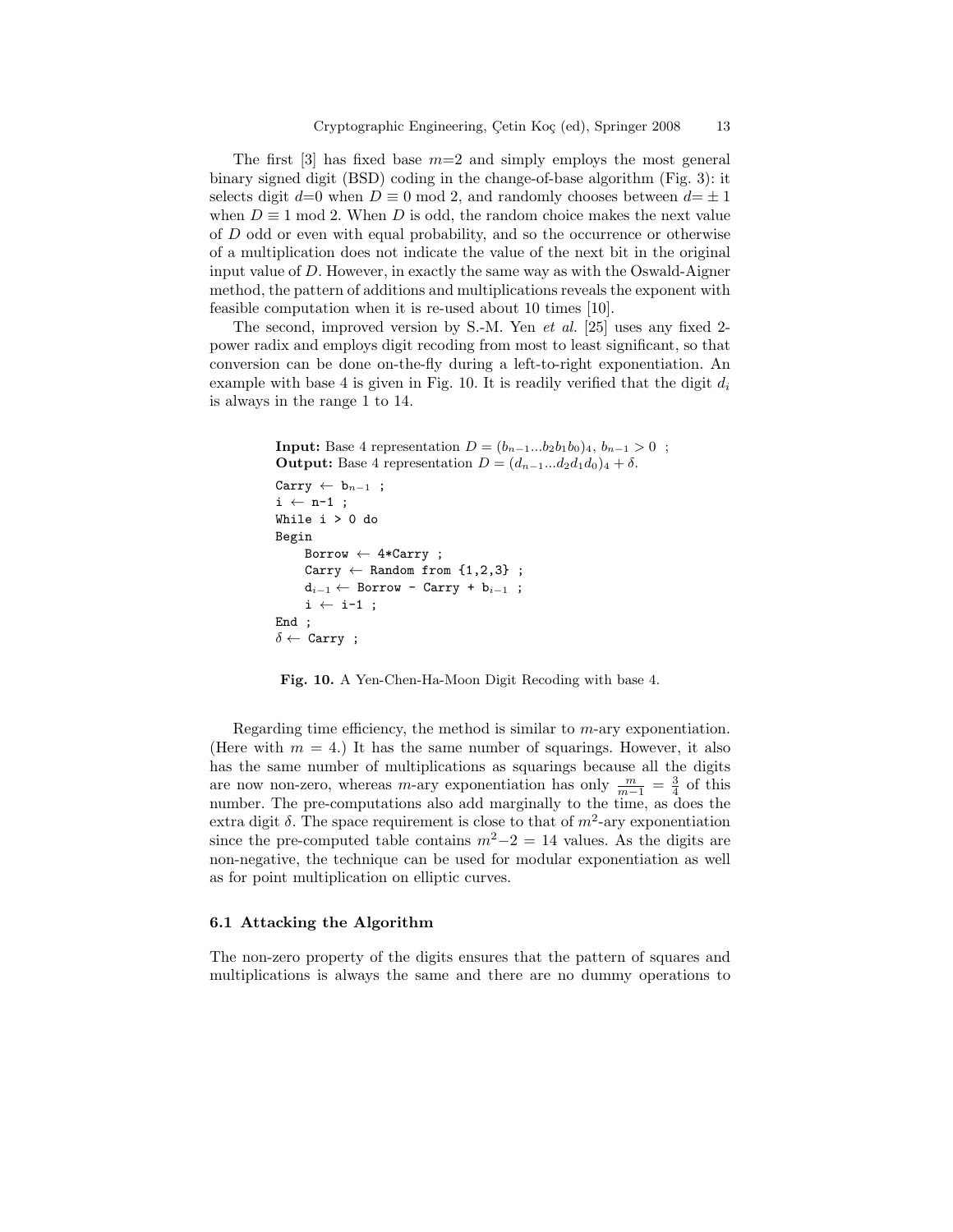which to apply the safe error attack [24]. The attacks mounted on Liardet-Smart and Oswald-Aigner are therefore impossible here.

However, there are features of the recoded digit values which might be used to extract the bits of the key. Park and Lee [14] observed that the average value of the digit  $d_{i-1}$  has 2 for Carry and 8 for Borrow, making an average of  $6+b<sub>i-1</sub>$ . Hence, minimal leakage of the value of the recoded digit from enough traces will be sufficient to determine  $b_{i-1}$  correctly with high probability. For example, the leakage can be turned into probable digit values using the Big Mac attack [16] which was described in §2. Now the identical pattern of operations for every exponentiation is in the attacker's favour: he can easily align operations at position i−1 and so pool any weak leakage in order to find the average  $6 + b_{i-1}$ . This enables him to recover the secret key D with very few errors. He just needs to collect more trace data to add into his averages if the signal-to-noise ratio is not giving enough correct digits. Consequently, any re-use of a key with such re-coding should be combined with random blinding of it. Then the used value of  $b_{i-1}$  varies randomly and its average value contains no information.

Thus the second Ha-Moon algorithm exhibits different strengths and weaknesses from those of the Liardet-Smart and Oswald-Aigner algorithms. This may make it more suitable than the others in some contexts. As usual, message whitening and key blinding appear necessary if the same key is to be re-used a number of times.

# 7 Itoh's Overlapping Windows

The algorithm of Itoh *et al.* [4] is a sliding window technique which, in its general form, essentially includes all the preceding algorithms except that digits are non-negative. It allows any representation given by the Variable Base Representation Algorithm (Fig. 4) subject to the base being a 2-power. As in the (second) Ha-Moon algorithm, the authors describe the conversion from binary as a re-coding from left to right, enabling a table-driven exponentiation to consume the digits in the order they are generated.

The method is illustrated by several examples, the first being the overlapping windows method (O-WM) in Fig. 11. There are two main parameters, k and h, with  $k > h$  and a recommended relationship  $h \geq k/2$ . The base for both input and output is fixed at  $m = 2^{k-h}$  for this example. In the figure, the k-bit variable Left consists of two parts. Its lowest  $k-h$  bits are the next set of bits of D to be processed, namely the base m digit  $b_{i-1}$ . Its top h bits, the value of  $Top$ , is the remainder left from processing the more significant bits of D. The output digit  $d_{i-1}$  is no larger than Left and so the digit range is from 0 to  $2^k-1$ . Consequently, the process can be viewed as a k-bit sliding windows method with an overlap of h bits.

Fig. 11 is just a fixed base version of the variable base re-coding in Fig. 7 with appropriate simplifications and detail about "choose". It yields a left-to-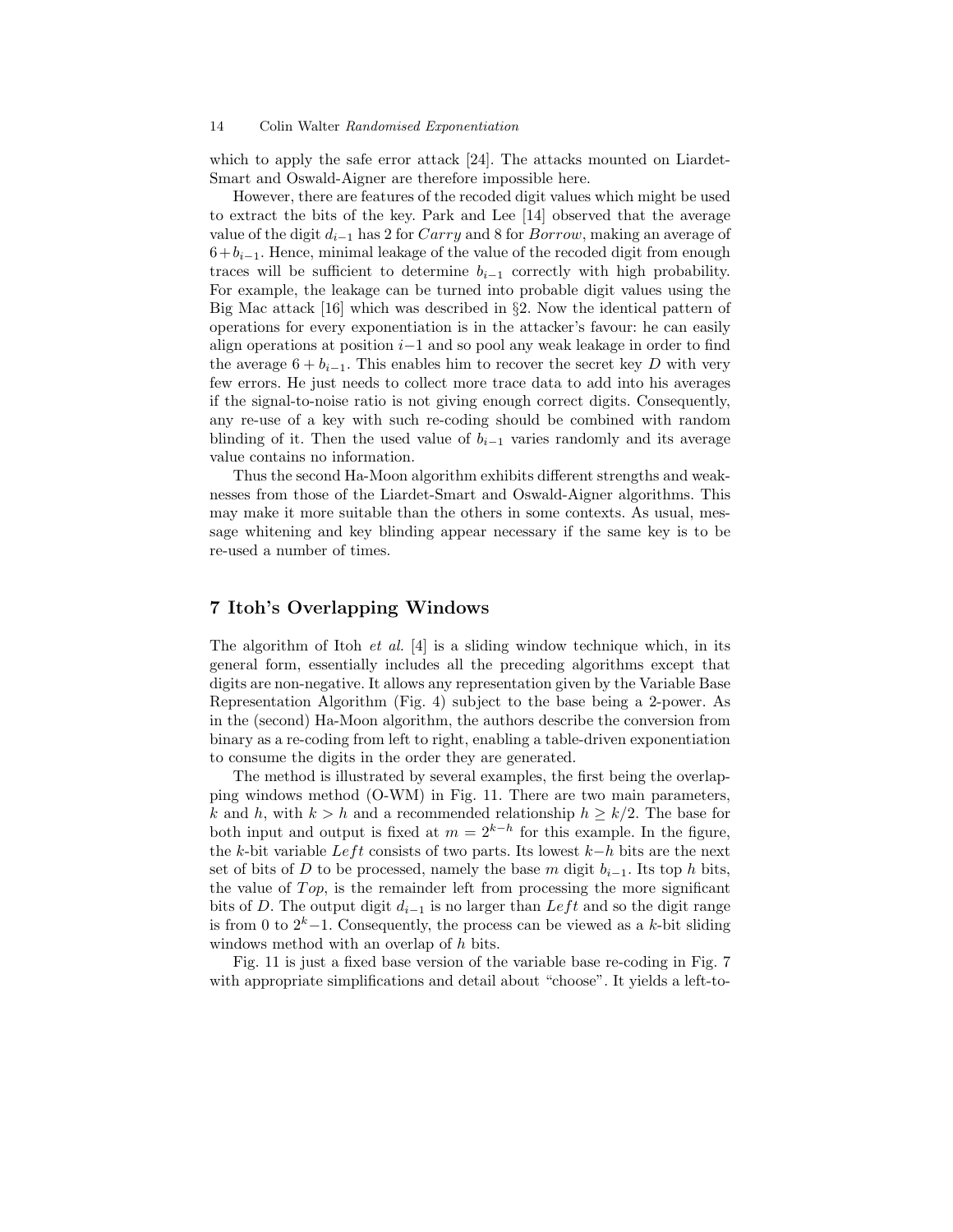**Input:**  $h, k$  with  $0 < h < k$ ;  $n > 0$ ;  $D = (b_{n-1}...b_2b_1b_0)_m$  where  $m=2^{k-h}$ . **Output:** Random base m representation  $D = (d_{n-1}...d_2d_1d_0)_m$ .

```
\texttt{m}\ \leftarrow\ 2^{k-h}\ \texttt{;}Top \leftarrow 0;
i \leftarrow n;
While i > 0 do
Begin
       Left \leftarrow m*Top + b<sub>i-1</sub> ;
       If i=1 then Top \leftarrow 0
        else Top \leftarrow Random from \{0,1,\ldots,\mathtt{min}\{\mathtt{Left},2^h\text{-}1\}\} ;
       d_{i-1} \leftarrow Left - Top ;
       i \leftarrow i-1;
End ;
```
Fig. 11. O-WM Recoding.

right exponentiation method whose time efficiency is similar to that of  $m$ -ary exponentiation, and whose space efficiency is that of  $2<sup>k</sup>$ -ary exponentiation. For smart card applications,  $k$  needs to be kept very small, which limits the amount of randomness which can be introduced. We need  $h \geq k/2$  to add as much randomness as is in the key D.

The full O-WM method still keeps  $k$  fixed but allows  $h$  to vary, so that the base m also varies. This uses the recoding method of Fig. 7 where Carry is chosen to keep output digits in the range 0 to  $2<sup>h</sup> - 1$ . Interested readers should consult the original paper of Itoh [4].

### 7.1 Attacking the Algorithm

The O-WM method is very similar to the second Ha-Moon algorithm for a fixed base  $m = 2^{k-h}$ . The main difference is in the range for Carry in Fig. 10. The similarity means that the same attacks are likely to work for both algorithms, although there are more complications here. The presence of zero digits and/or variable bases means that matters are easier when squares can be recognised. Then the multiplications can be correctly aligned in the same way as in Table 1 for Liardet-Smart. Leakage of Hamming weight enables this to be done, and so that is assumed in the leakage model here.

In particular, the attack described in §6.1 works here, using Park & Lee's averaging technique [14]. Usually a good first approximation to  $b_{i-1}$  is obtained by ignoring the effect of  $Left$  on the range of randoms assigned to Top: when the previous value of Top is non-zero, Left has a value of at least  $m = 2^{k-h}$ , which is at least  $2^h$  if  $h \leq k/2$ . There is a large cost in selecting  $h > k/2$ , but even if this were to occur, very few previous values of Top are small enough to reduce the range of the following value of  $Top$ . Hence  $Top$  has an average value only slightly less than  $\frac{1}{2}(2<sup>h</sup>-1)$ , making the average value of  $d_{i-1}$  a little less than  $b_{i-1} + \frac{1}{2}(m-1)(2h-1)$ . This enables an approximate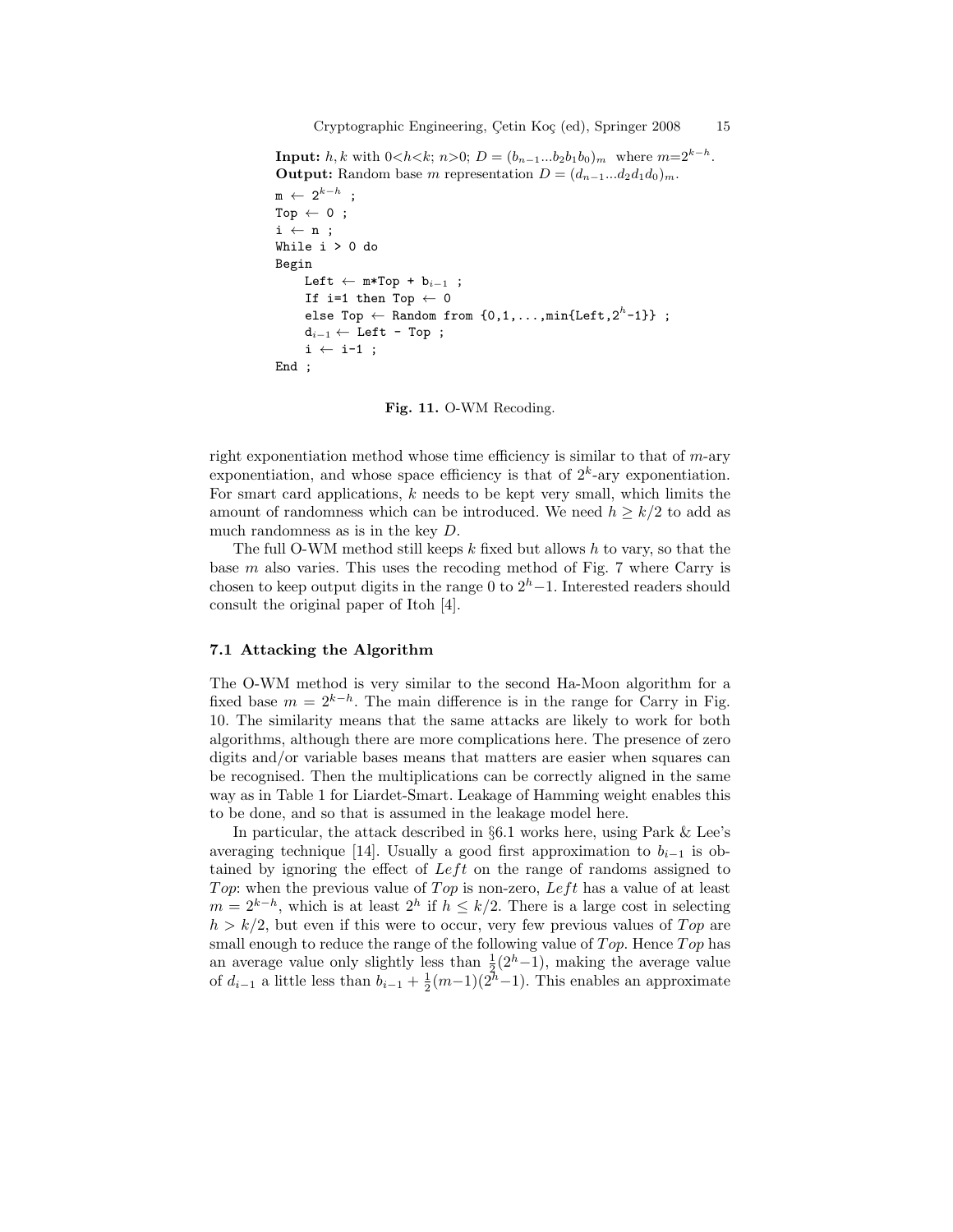value for  $b_{i-1}$  to be deduced once squaring operations in the traces have been aligned. Of course, at least 1 in  $2<sup>h</sup>$  of the random values will be 0, so the average for  $Top$  should be reduced by  $O(2^{-h})$ , and that for  $d_{i-1}$  reduced by  $O((m-1)2^{-h}) = O(2^{k-2h})$ . So in most cases this rough calculation should yield  $b_{i-1}$  simply by rounding down. With a bit more effort the accuracy of the digit prediction would be improved.

In comparison with earlier algorithms, it is clear that this one is more difficult to break if suitable parameters can be chosen (such as large  $k$  and small  $(k-h)$ , especially if the base is made variable. So security can be improved, but it is at the cost of run-time efficiency.

# 8 Randomized Table Method

Itoh et al. [4] enhance O-WM with a "randomized table" technique (RT-WM) which modifies the digit range  $\{d_{min}, ..., d_{max}\}$  to  $\{r+d_{min}2^c, ..., r+d_{max}2^c\}$ where  $r$  is a random  $c$ -bit number fixed for each exponentiation. The required pre-computed table then contains the powers of the input text under the new digit range. As the method can be applied as an additional counter-measure to any recoding scheme, the translation is described as a separate process here. However, it is a fully integrated part of the re-coding in [4].

For the desired sequence of bases  $m_{n-1}, m_{n-2}, ..., m_0$ , let

$$
D_0 = r(((...(m_{n-2} + 1)m_{n-3} + ... + 1)m_1 + 1)m_0 + 1).
$$

Compute  $D' = (D - D_0 - \delta)/2^c$  where  $D - D_0 = \delta$  mod  $2^c$ , and apply the chosen re-coding method with the chosen bases to  $D'$  to obtain

$$
D' = ((...(d'_{n-1}m_{n-2} + d'_{n-2})m_{n-3} + ... + d'_{2})m_1 + d'_1)m_0 + d'_0
$$

where the digits  $d'_i$  are in the range  $\{d_{min}, ..., d_{max}\}$ . Then

$$
D = \left( \left( \dots \left( d_{n-1} m_{n-2} + d_{n-2} \right) m_{n-3} + \dots + d_2 \right) m_1 + d_1 \right) m_0 + d_0 + \delta
$$

for digits  $d_i = r + d'_i 2^c$  in the required range  $\{r + d_{min} 2^c, ..., r + d_{max} 2^c\}.$ 

### 8.1 Attacking the Algorithm

The motivation behind RT-WM is clearly the disruption of the digit averaging attacks described in §§6.1 and 7.1. Currently there are no published attacks on the method.

If the leakage were strong enough, an attack which yields any information from individual traces might be applied to the table construction phase first in order to reveal  $r$ , and then applied to the exponentiation phase. This is unlikely to work without averaging over many traces: devices which employ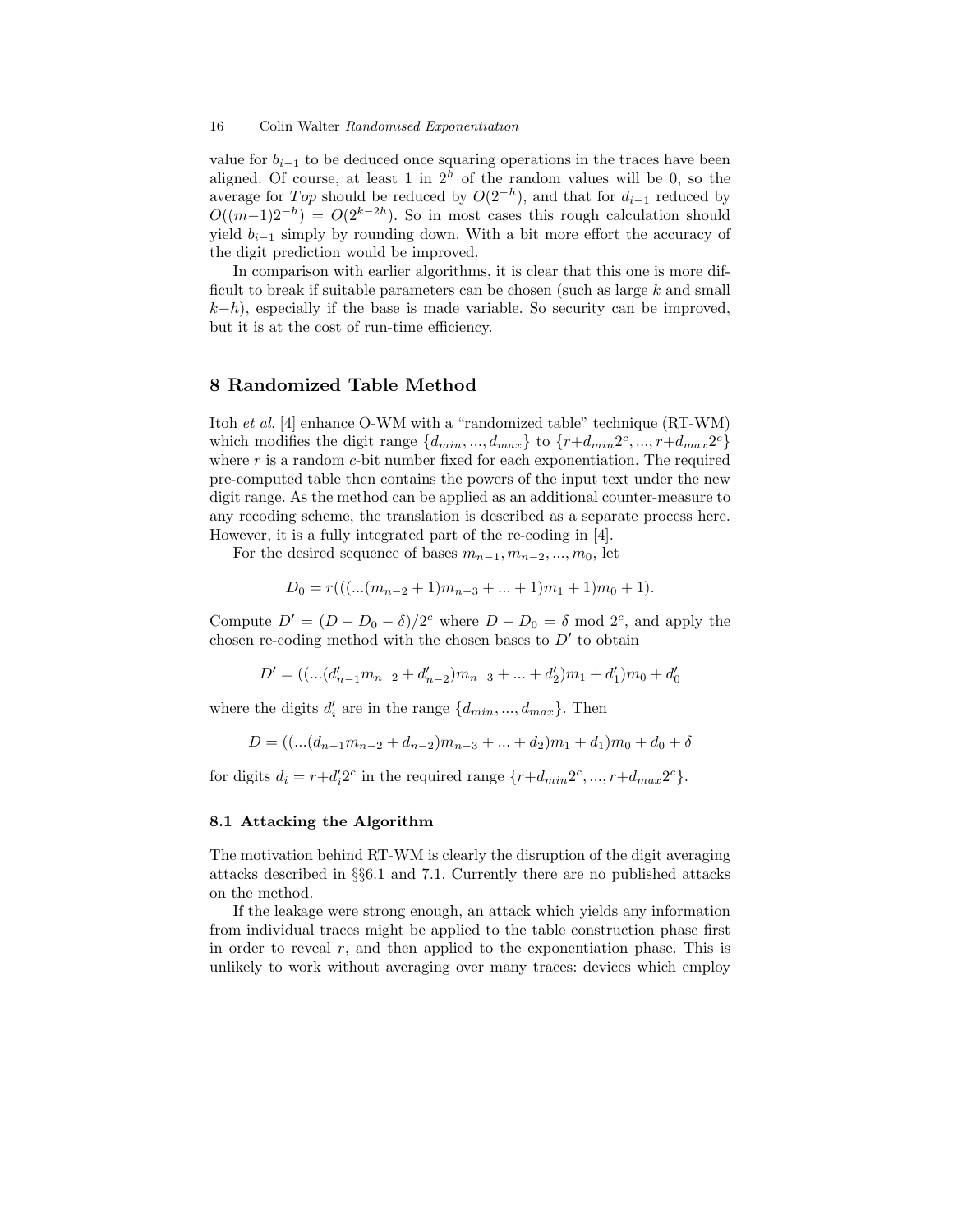the algorithm are likely to use hardware counter-measures which are sufficient to defeat attacks on a single trace.

The average of r is  $\frac{1}{2}(2^{c}-1)$ , which leads to an average value for  $D_0$ . In the case of Ha-Moon 2 or O-WM this would lead to average values for each digit  $d'_{i}$ . Ostensibly, this leads to recovery of the average for  $D'$  and hence to D. However, the borrows in computing  $D' = (D - D_0 - \delta)/2^c$  mean that every  $d'_i$  has the same average, namely that of a random digit. Hence the average  $d'_i$ contains no information, and D cannot be recovered in this way.

There are new methods being published which enable weak leakage to be combined successfully in the presence of randomising counter-measures, e.g. [23]. If the same key is used sufficiently many times, the information theoretic content of the side channels is enough to determine the key uniquely. The only question is whether or not the information can be combined into a computationally feasible attack.

# 9 The MIST Algorithm

In the preceding algorithms, the Change-of-Base and Variable Base Representation algorithms in Figs. 3,4 only made use of bases which are powers of 2. This means that these algorithms can be expressed as left-to-right recodings of binary, and digits can be consumed as they are generated by the usual left-to-right exponentiation algorithm. The MIST algorithm [17] deliberately selects bases which are not all powers of the same prime, but this forces digit generation to be from right to left. However, by separating digit generation from exponentiation, the exponentiation can be performed in either direction.

The original description suggests choosing the recoding base  $m_i$  randomly from the set  $S = \{2, 3, 5\}$ . An example algorithm for this is given in Fig. 12 where  $Rand(n)$  returns a random non-negative integer less than n. Because raising to the power 3 or 5 is less efficient than raising to a power of 2, the choice is biased towards base 2. However, a multiplication is saved in the exponentiation when the digit is zero, so there also a bias towards selecting bases for which the digit is  $0$ . The digit choice mod' could be the least non-negative value, but alternatives are possible, such as the residue of least absolute value.  $D$  would be stored efficiently in base 240 if the machine word were 8 bits long, so that recoding digit and base selection could be done by looking only at the lowest digit. A typical recoding example is  $235_{10} = (((((0 \times 2 + 1) \times 3 + 0) \times 2 + 1) \times 5 + 4) \times 2 + 0) \times 3 + 1$ . This can be abbreviated to  $235 = 120312450213$  using the obvious notation to indicate the base of each digit.

Space efficiency is similar to that of binary exponentiation except for an extra register required to store one more intermediate product, and space for the recoding. Time efficiency is between that of binary and quaternary exponentiation. The details to check this require modelling the recoding as a Markov process and computing its eigen-vectors [17]. The left-to-right exponentiation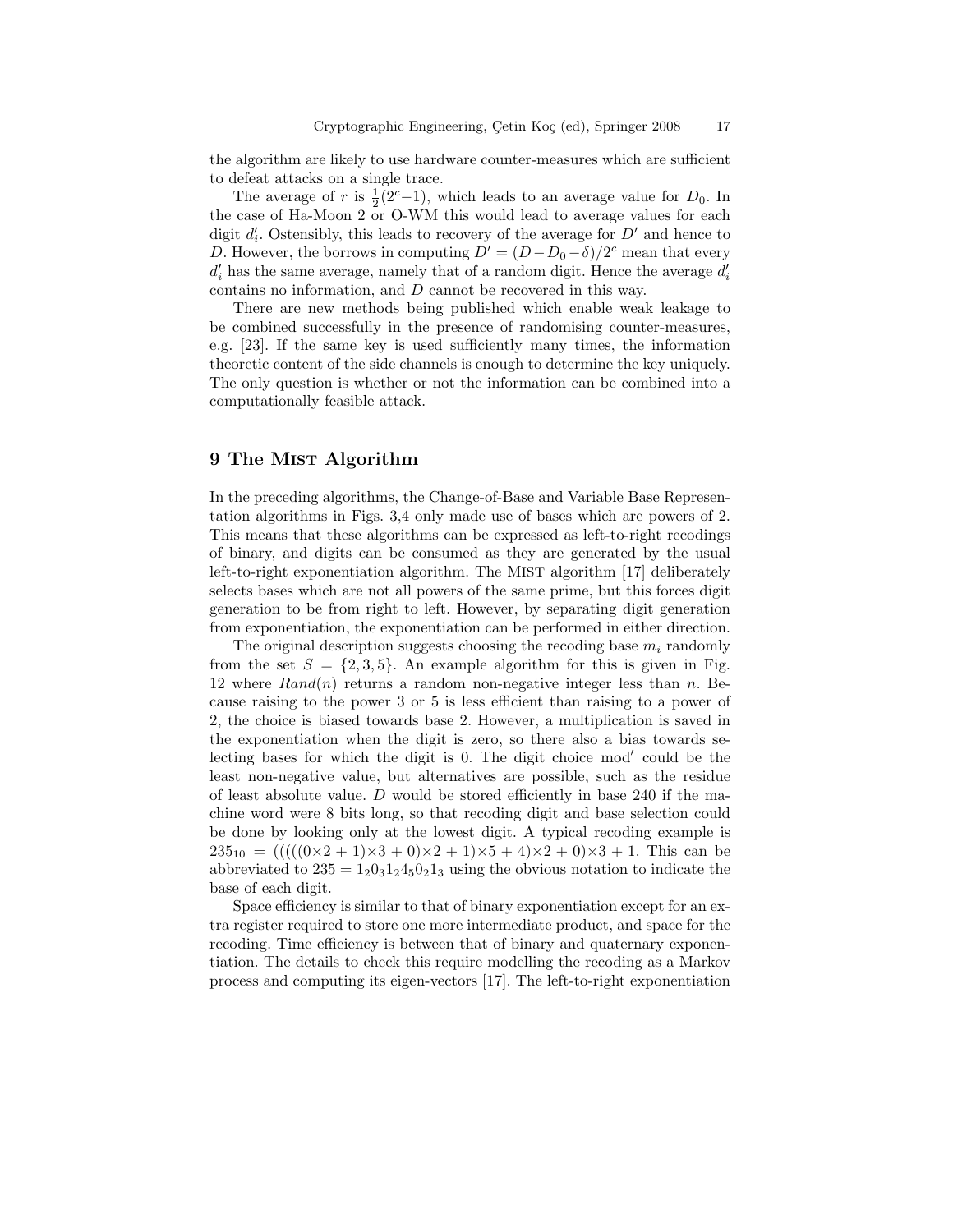```
m_i \leftarrow 0;
If Rand(8) < 7 then
     If D \equiv 0 \mod 2 then m_i \leftarrow 2 else
     If D \equiv 0 \mod 5 then m_i \leftarrow 5 else
     If D \equiv 0 \mod 3 then m_i \leftarrow 3;
If m_i = 0 then
Begin
     p \leftarrow Rand(8);
     If p < 6 then m_i \leftarrow 2 else
     If p < 7 then m_i \leftarrow 5 else
                         m_i \leftarrow 3End
```
Fig. 12. One Choice for Digit Recoding in Mist.

method of Fig. 5 uses table entries for the multiplications. However, to achieve the best efficiency in the right-to-left method of Fig. 6, the computations of  $M^{d_i}$  and  $M^{m_i}$  must be combined to minimise the total number of long integer multiplications. Specifically,  $M^{d_i}$  should be computed en route to  $M^{m_i}$ . The details can be expressed using an addition chain in which  $a + b = c$  stands for the computation of  $M^a \times M^b$  to obtain  $M^c$ . For example, the addition chain  $1+1=2, 2+1=3, 2+3=5$  enables  $M^2, M^3$  and  $M^5$  to be computed with three multiplications, and so is suitable for base 5 with any digit except 4.

### 9.1 Attacking the Algorithm

The algorithm is designed to make it much more difficult to apply any of the previous attack methods to deduce the exponent D. Specifically, the variable base choice means there is no alignment between operations and bits of D which could be exploited. So attacks similar to those against the Liardet-Smart and Oswald-Aigner algorithms are not possible. In general, the patterns of squarings and multiplications do not seem to narrow the search space sufficiently to allow key recovery [18].

In any exponentiation, detection of operand re-use may be possible by observing Hamming weights on the bus or repeated access of the same memory locations. This makes every table-based left-to-right exponentiation potentially vulnerable. Indeed, all the previous algorithms are fatally compromised unless there is enough noise to ensure a number of mistakes in determining the operand sharing. However, in the original right-to-left MIST, the operand sharing pattern still leaves an ambiguity between the digit/base pairs  $1<sub>2</sub>$  and  $0<sub>3</sub>$ . These occur sufficiently frequently to make it computationally infeasible to traverse the search space for the correct key D.

Nevertheless, Oswald [12] has reported analysing patterns of squarings and multiplications from a single trace by using Viterbi's algorithm [15] to select the most likely sequence of digits. This chooses about 83% of digits correctly, but apparently does not identify which are the correct ones. It is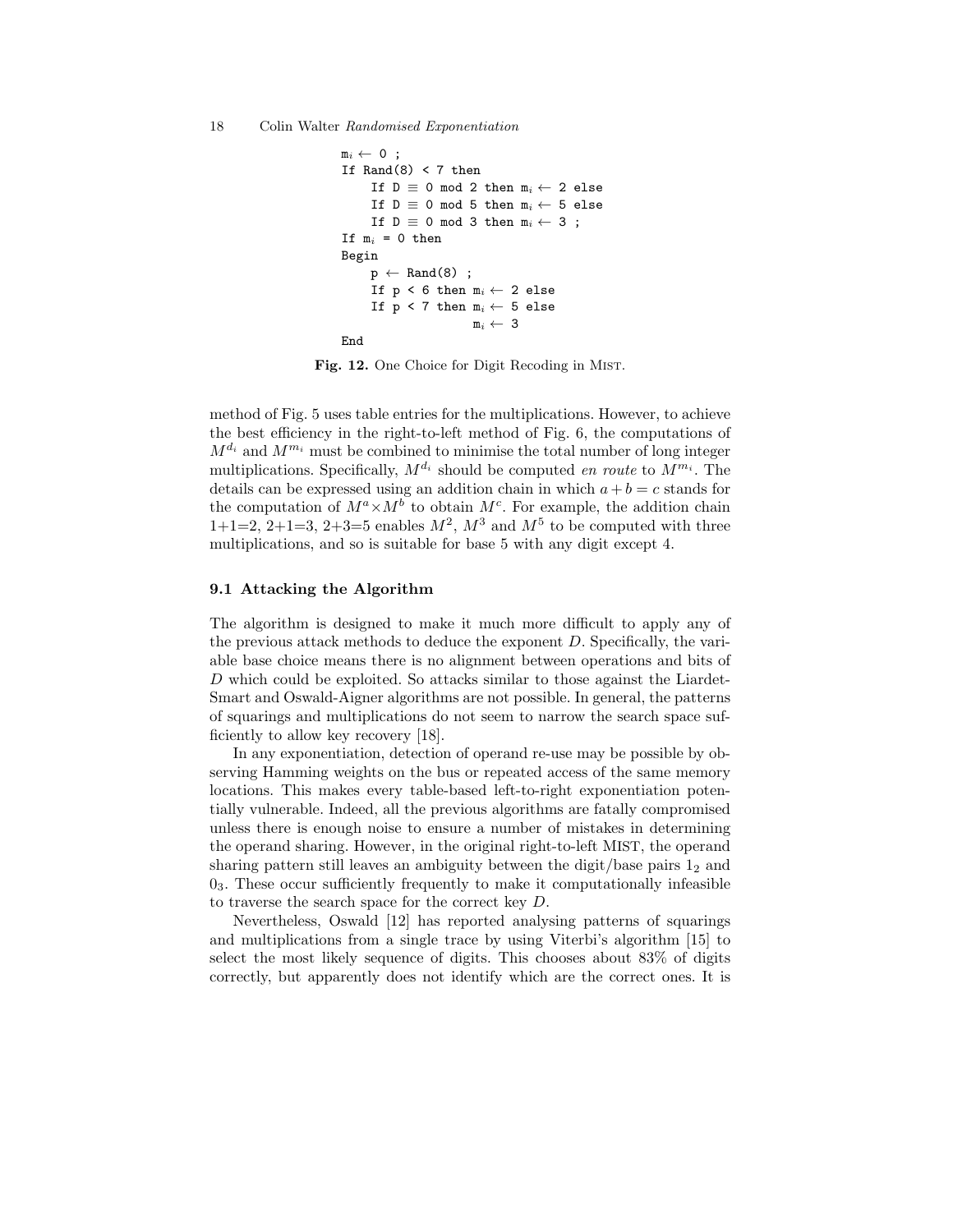an improvement on the 74% predicted by independently selecting the most likely digits when the pattern for each digit has been identified [18]. The latter choice ignores a strong dependence between consecutive digit choices resulting from the efficiency-driven bias in Fig. 12. With short elliptic curve keys, Oswald's technique leaves some 30 bits to modify, which is infeasible without good information about their positions. Further work on the attack may reveal this so that a prioritised search can be performed. But the result also assumes perfect information from the trace. In practice, noise leads to some degradation in the deduced pattern, and this is likely to render the attack infeasible.

### 10 Conclusion

The first attacks on exponentiation by Kocher  $et$  al. [7] showed that key recovery is possible from weak side channel information when keys are reused with the same unprotected pattern of long integer operations. Similar trace averaging methods can reveal repeated patterns of operand re-use and of data movements in algorithms. This can still create problems for algorithms that appear to have key-independent computation patterns at the highest level [5]. Randomisation techniques are required to prevent this. Key blinding provides one solution, but it may be insufficient [22]. Further randomisation to confuse the attacker can be provided through the randomary exponentiation in this chapter. Most of the methods that have been developed thus far have been seen to be weak on their own, and require key blinding as well if the key is to be re-used. However, for once-off key use the randomisation provides the algorithms with considerably increased security and an efficiency which is often better than that of algorithms with uniformly balanced code – such as square-and-always-multiply.

### 11 Exercises

These exercises are aimed at developing an appreciation of just how difficult it is to discover the correct key from imperfect side channel leakage even when the degree of error is very low.

- 1. In the Liardet-Smart algorithm choose a key size of 160 bits, an upper bound  $R = 4$  on the window size, and assume that there is side channel leakage from a point multiplication which provides the sequence of adds and doubles without error.
	- a) What is the average number of windows which occur?
	- b) Calculate the average number of different keys for which the same pattern of adds and doubles will occur.
	- c) Does the algorithm become more or less secure if the value of  $R$  is altered?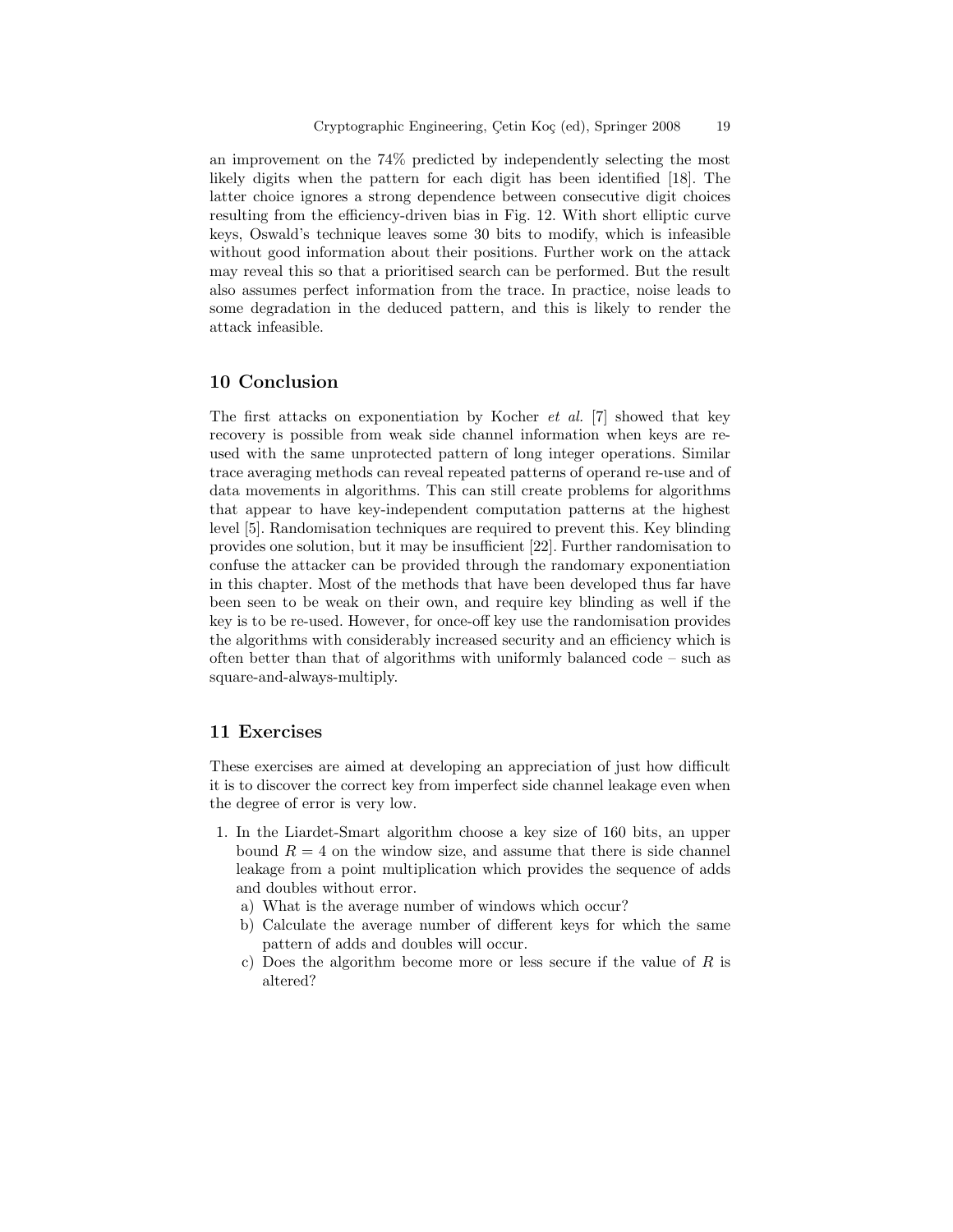- d) Is there a most secure value for R with this level of leakage?
- e) Is it computationally feasible to attack an implementation of this algorithm with so much leakage?
- f) What are the answers to these questions if the key size is doubled to 320 bits?
- g) Repeat the previous parts under the assumption that adds and doubles are only determined correctly with a probability of  $p = 0.95$ . (So about 10 errors may need to be corrected before guessing the digits corresponding to each addition.) Make any reasonable simplifications you wish. For example, ignore the fact that some patterns of adds and doubles are impossible.
- 2. This excercise involves some programming, but it can be done entirely by hand. If so, take a smaller key size such as 20 bits, adjust the probabilities, e.g.  $p_S = 1 - \frac{1}{20} = 0.95$ , and use the parity of word lengths in this question as the random number generator.
	- a) Use a random number generator to obtain a random 160-bit key D. For convenience, pick a key for which exactly 80 bits are 0 and 80 bits are 1 (including the first). Convert  $D$  into the string of squarings  $(S)$  and multiplications (M) which occur when it is used as the exponent in the usual square-and-multiply algorithm. Make sure your implementation omits unnecessary operations, such as an initial squaring of 1.
	- b) Suppose this key and algorithm are used in a cryptographic token which suffers from side channel leakage. Assume that  $p_S = 1 - \frac{1}{80}$  and  $p_M = 1-\frac{1}{40}$  are the probabilities that each S and M is determined correctly before taking account of the fact that two multiplications cannot be adjacent. Use these probabilities to generate a string  $\lambda$  over the alphabet  $\{S,M\}$  which might be have been deduced from the trace information.
	- c) Write down a formula for the expected number of errors in  $\lambda$ . In how many cases is it expected to be possible to correct the error when "MM" occurs? Are there any end conditions which  $\lambda$  must also satisfy before it can correspond to the true sequence of operations? Compare your figures with those from the key and string which you generated.
	- d) What are the probabilities of having a) no errors, b) exactly one error, c) exactly two errors, d) exactly 5 errors to correct? (You may assume, for simplicity, that observable errors, such as "MM", have not occurred.)
	- e) Take your string  $\lambda$ , and correct the obvious errors such as occurrences of "MM". Mark all characters in  $\lambda$  which might represent isolated errors. (So assume there are no adjacent errors.) How many keys need to be tested for correctness if  $\lambda$  contains exactly a) one error, b) two errors, or c) five errors?
	- f) Are there any substrings which must be correct if they contain at most one error?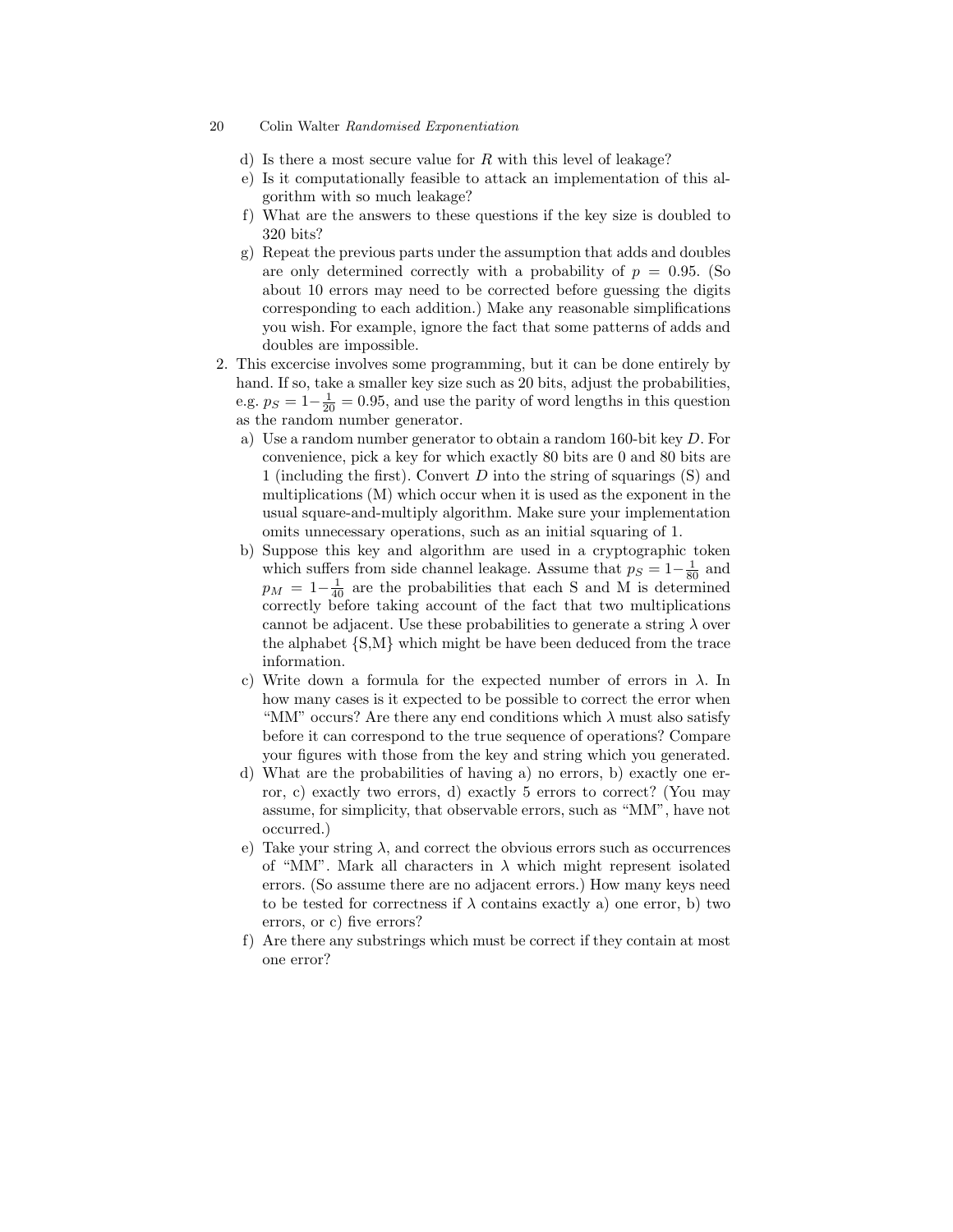- g) Suppose the search for the correct key is done using a machine with a 32-bit processor. Using information in earlier chapters about the cost of elliptic curve operations, estimate how many 32-bit operations are needed to check the correctness of the key if it has exactly five errors and has been used in an elliptic curve point multiplication over a 160 bit field? (Assume the test requires a 160-bit point multiplication.)
- 3. In this question we assume the same key is re-used without blinding, so that there are a number of traces corresponding to the same exponent. We try to reconstruct the key from these traces.
	- a) Write a program to generate the sequences of squarings (S) and multiplications (M) given by a) the Liardet-Smart and b) the Oswald-Aigner algorithms. Collect 50 such sequences, initially for 20-bit keys.
	- b) As in Table 1 align the squarings of a number of such sequences and determine whether or not the ratio of squares to multiplications is the same for each column in the averaged sequence. If it is not, can anything be deduced about the corresponding bit in the exponent?
	- c) Look at the patterns of S and M which are possible for an adjacent pair of bits. Do the possibilities determine either or both of the bits? Mark the bits which are determined. How many bits are doubly determined as a result of pairing them with the bits on either side? How many bits remain undetermined? If those bits had different values, would they have been determined. If so, does this mean all bits can be determined?
	- d) Repeat the previous part of the question, this time looking at the patterns of S and M for three adjacent bits.
	- e) Mechanise the bit determination process worked out in the previous parts. Apply the process to a number of sets of  $2^n$  sequences,  $n =$ 1, 2, ... and a 160-bit key. Calculate the average number of incorrectly determined bits for each size of trace set. If there are cases where all the bits are recovered correctly, how often is the correct key recovered for each set size?
- 4. a) Choose a random 160-bit key. Write a program implementing the Ha-Moon recoding algorithm of Fig. 10 and use it to generate a number of randomised digit sequences for the key. Extend the program so that it will average the digit values at each base 4 position in the key. Use this information to predict the base 4 digit of the key as described in §6.1.
	- b) Apply the digit prediction process to a number of sets of  $2^n$  sequences,  $n = 1, 2, \dots$  Calculate the average number of incorrectly determined digits for each size of trace set. If there are cases where all the digits are recovered correctly, how often is the correct key recovered for each set size?
	- c) Extend the digit prediction process so that it returns a probability with each digit, namely the 1 minus half the distance of  $b_i$  from its nearest integer, where  $\bar{b}_i$  is the real number average used to predict the digit  $b_i$ . Repeat the previous part, this time treating each incorrect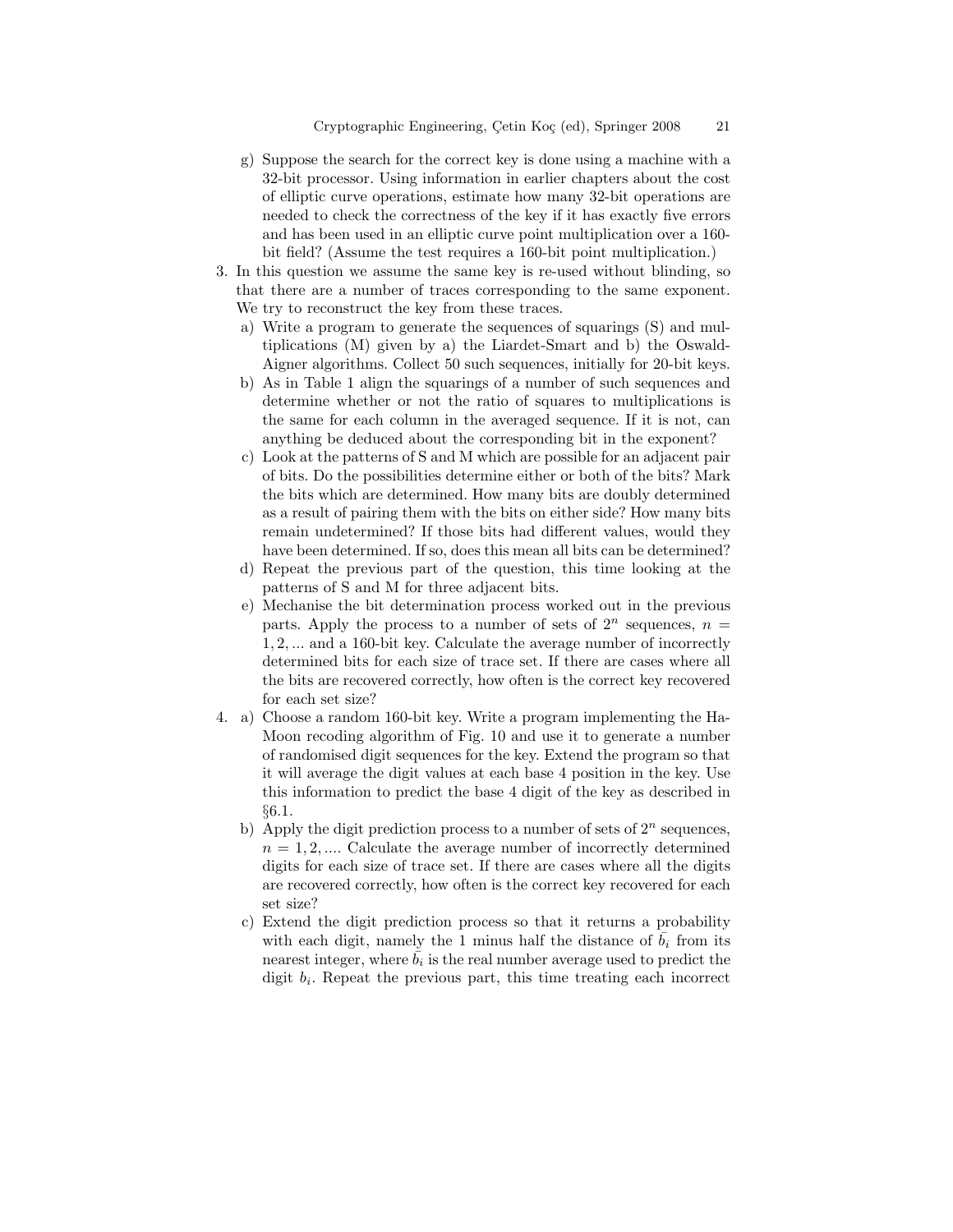digit prediction as correct if it is among the 10% with the lowest probabilities and the next nearest integer is the correct value.

d) Estimate the cost of checking a key prediction in terms of the number of 32-bit operations required to perform a 160-bit elliptic curve point multiplication. For a case where digit errors were predictable in the sense of the previous part of the question, is it computationally feasible to correct all the digit errors identified as correctable? Decide your answer by estimating the number of hours a PC of your choice would require to test half the key possibilities. Is it computationally feasible to recover a key in this way, given that you must now divide the cost of correcting digit errors by the probability of having a key prediction that is correctable?

# References

- 1. E. Brier & M. Joye, Weierstraß Elliptic Curves and Side-Channel Attacks, Public Key Cryptography (Proc. PKC 2002), D. Naccache & P. Paillier (editors), LNCS 2274, Springer-Verlag, 2002, 335–345.
- 2. Federal Information Processing Standard 186-2, Digital Signature Standard (DSS), National Institute of Standards and Technology, Maryland, USA, 2001.
- 3. J. C. Ha & S. J. Moon, Randomized Signed-Scalar Multiplication of ECC to Resist Power Attacks, Cryptographic Hardware and Embedded Systems – CHES 2002, B. Kaliski, C. Koç & C. Paar (editors), Lecture Notes in Computer Science, 2523, Springer-Verlag, 2002, 551–563.
- 4. K. Itoh, J. Yajima, M. Takenaka & N. Torii, DPA Countermeasures by Improving the Window Method, Cryptographic Hardware and Embedded Systems – CHES 2002, B. Kaliski, C. Koç & C. Paar (editors), Lecture Notes in Computer Science, 2523, Springer-Verlag, 2002, 303–317.
- 5. M. Joye & S.-M. Yen, The Montgomery Powering Ladder, B. Kaliski, C. Koç & C. Paar (editors), Lecture Notes in Computer Science, 2523, Springer-Verlag, 2002, 291–302.
- 6. D. E. Knuth, The Art of Computer Programming, vol. 2, "Semi-numerical Algorithms", 2nd Edition, Addison-Wesley, 1981, 441–466.
- 7. P. Kocher, J. Jaffe & B. Jun, Differential Power Analysis, Advances in Cryptology – Crypto '99, M. Wiener (editor), Lecture Notes in Computer Science, 1666, Springer-Verlag, 1999, 388–397.
- 8. P.-Y. Liardet & N.P. Smart, Preventing SPA/DPA in ECC Systems Using the Jacobi Form, Cryptographic Hardware and Embedded Systems - CHES 2001, C. Koç, D. Naccache & C. Paar (editors), Lecture Notes in Computer Science 2162, Springer-Verlag, 2001, 391–401.
- 9. T. S. Messerges, E. A. Dabbish & R. H. Sloan, Power Analysis Attacks of Modular Exponentiation in Smartcards, Cryptographic Hardware and Embedded Systems (Proc CHES 99), C. Paar  $\&$  C. Koç (editors), Lecture Notes in Computer Science, 1717, Springer-Verlag, 1999, 144–157.
- 10. K. Okeya & K. Sakurai, On Insecurity of the Side Channel Attack Countermeasure Using Addition-Subtraction Chains under Distinguishability between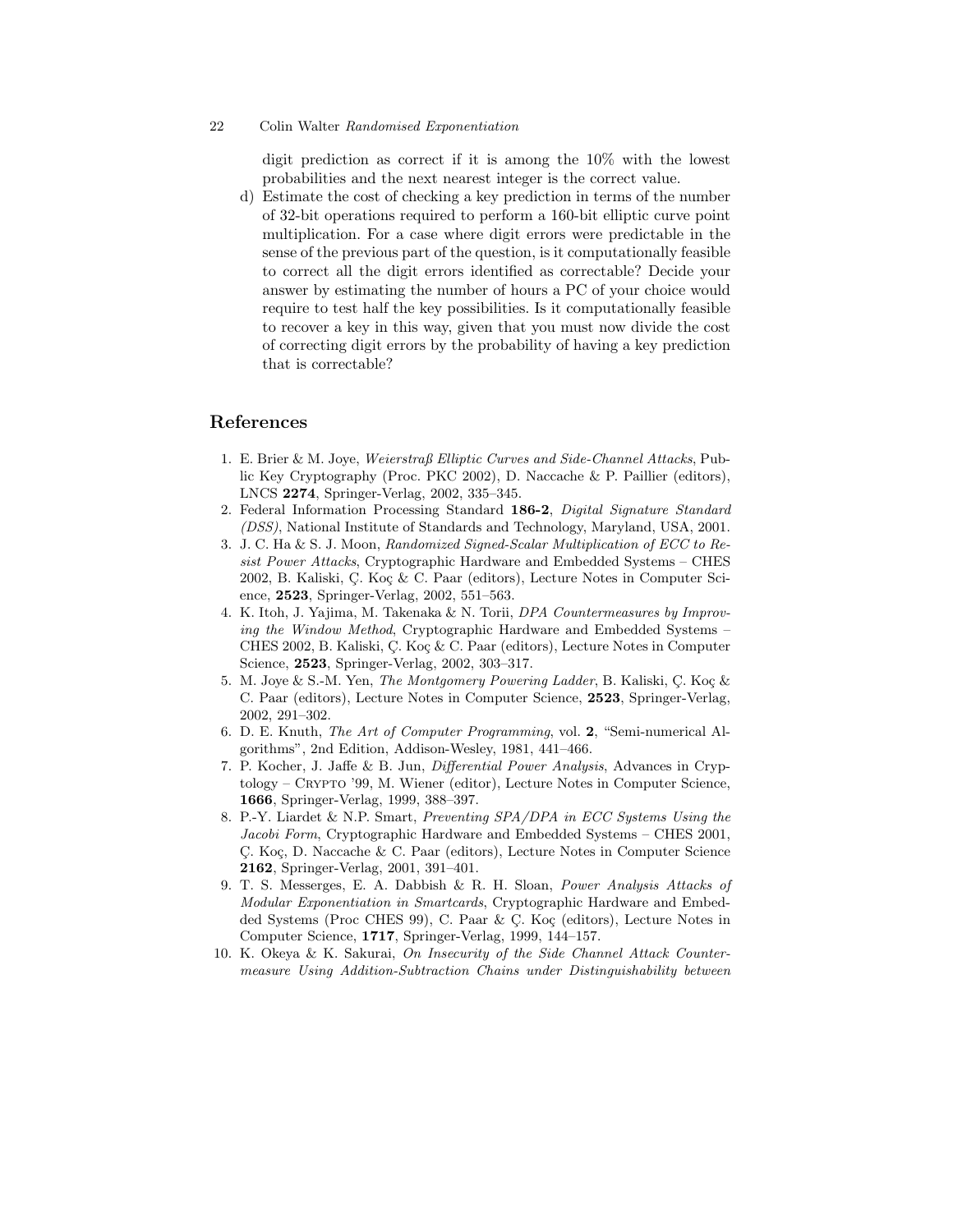Addition and Doubling, Information Security and Privacy - ACISP '02, Lecture Notes in Computer Science, 2384, Springer-Verlag, 2002, 420–435.

- 11. E. Oswald & M. Aigner, Randomized Addition-Subtraction Chains as a Countermeasure against Power Attacks, Cryptographic Hardware and Embedded Systems – CHES 2001, C. Koç, D. Naccache & C. Paar (editors), Lecture Notes in Computer Science, 2162, Springer-Verlag, 2001, 39–50.
- 12. E. Oswald, Markov Model Side-Channel Analysis SCA-Lab Technical Report IAIK - TR 2004/03/01, Institute for Applied Information Processing and Communication, 2004. http://www.iaik.tu-graz.ac.at/research/sca-lab/index.php
- 13. R. L. Rivest, A. Shamir & L. Adleman (1978), A method for obtaining digital signatures and public-key cryptosystems, Comm. ACM 21: 120–126.
- 14. D. J. Park & P. J. Lee, DPA Attack on the Improved Ha-Moon Algorithm Information Security Applications, WISA 2005, J. Song, T. Kwon, M. Yung (editors), Lecture Notes in Computer Science, 3786, Springer-Verlag, 2006, 283–291.
- 15. A. J. Viterbi, Error Bounds for Convolutional Codes and an Asymptotically Optimum Decoding Algorithm, IEEE Trans. Information Theory, 13(2), April 1967, 260–269.
- 16. C. D. Walter, Sliding Windows succumbs to Big Mac Attack, Cryptographic Hardware and Embedded Systems – CHES 2001, C. Koç, D. Naccache  $\&$ C. Paar (editors), Lecture Notes in Computer Science, 2162, Springer-Verlag, 2001, 286–299.
- 17. C. D. Walter, MIST: An Efficient, Randomized Exponentiation Algorithm for Resisting Power Analysis, Topics in Cryptology – CT-RSA 2002, B. Preneel (editor), Lecture Notes in Computer Science, 2271, Springer-Verlag, 2002, 53– 66.
- 18. C. D. Walter, Some Security Aspects of the MIST Randomized Exponentiation Algorithm, Cryptographic Hardware and Embedded Systems – CHES 2002, B. Kaliski, C. Koç & C. Paar (editors), Lecture Notes in Computer Science, 2523, Springer-Verlag, 2002, 276–290.
- 19. C. D. Walter, Breaking the Liardet-Smart Randomized Exponentiation Algorithm, Proc. Cardis 2002, Usenix Assoc, Berkeley, CA, 2002, 59–68.
- 20. C. D. Walter, Issues of Security with the Oswald-Aigner Exponentiation Al $qorithm$ , Topics in Cryptology – CT-RSA 2004, T. Okamoto (editor), Lecture Notes in Computer Science, 2964, Springer-Verlag, 2004, 208–221.
- 21. C. D. Walter & D. Samyde, Data Dependent Power Use in Multipliers, 17th IEEE Symposium on Computer Arithmetic – ARITH-17, IEEE Computer Society, 2005, 4–12.
- 22. C. D. Walter, Longer Randomly Blinded RSA Keys may be Weaker than Shorter Ones, Information Security Applications, 8th International Workshop – WISA 2007, S. Kim, M. Yung & H.-W. Lee (editors), Lecture Notes in Computer Science, 4867, Springer-Verlag, 2008, 303–316.
- 23. C. D. Walter, Recovering Secret Keys from Weak Side Channel Traces of Differing Lengths, Cryptographic Hardware and Embedded Systems – CHES 2008, Lecture Notes in Computer Science, Springer-Verlag, 2008, to appear.
- 24. S.-M. Yen, S.-J. Kim, S.-G. Lim & S.-J. Moon, A countermeasure against one physical cryptanalysis may benefit another attack, Information Security and Cryptology - ICISC 2001, K. Kim (editor), Lecture Notes in Computer Science, 2288, Springer-Verlag, 2002, 414-427.